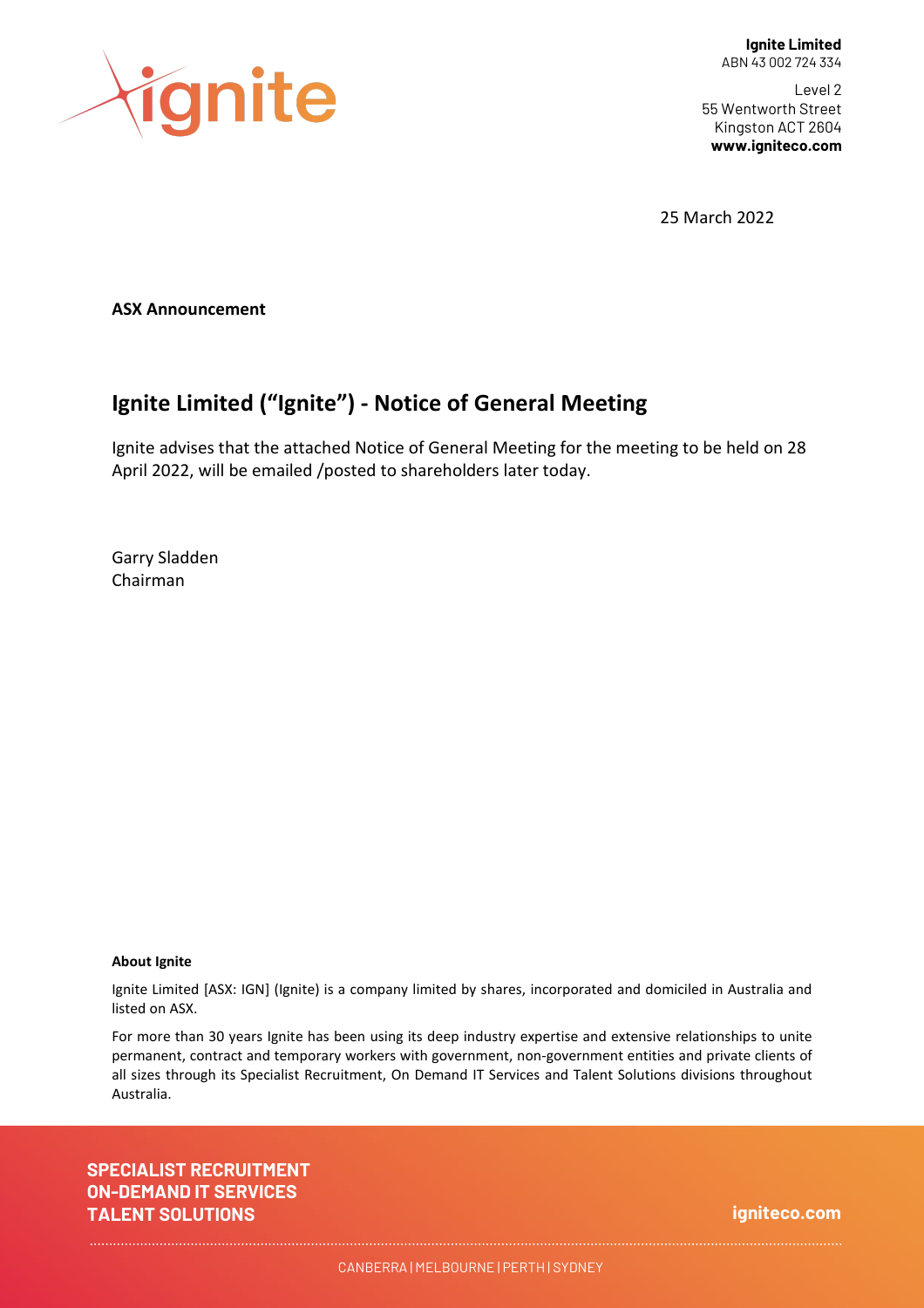#### **IGNITE LIMITED**

ABN 43 002 724 334

# **NOTICE OF GENERAL MEETING**

to be held at 10:00am on Thursday 28 April 2022 By video conference

http://EGMWebinar.igniteco.com

*(The password will be provided following registration to attend the meeting.)* 

#### **YOUR VOTE IS IMPORTANT AND SHAREHOLDERS ARE ENCOURAGED TO CAST THEIR VOTE**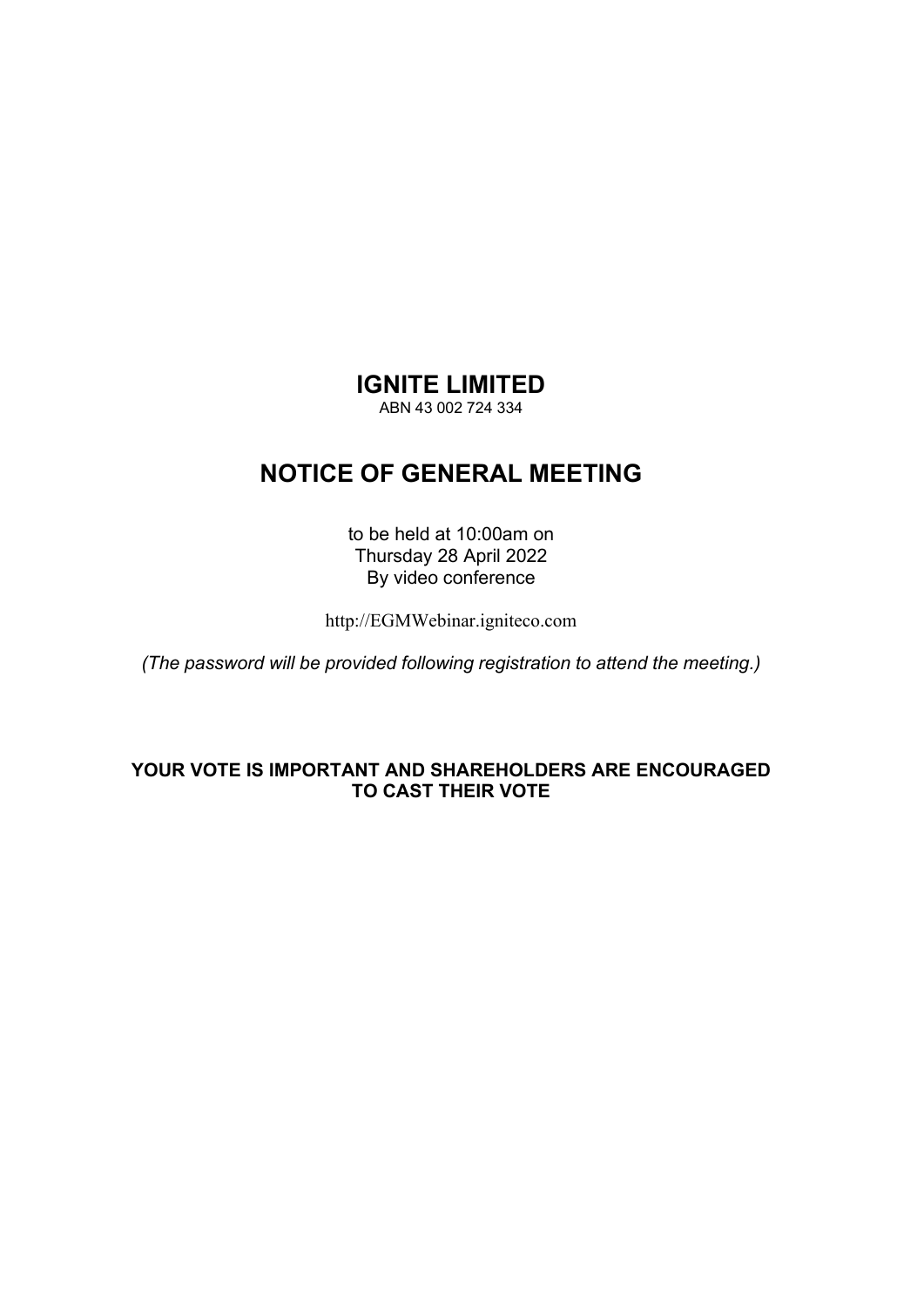# **Ignite Limited**

**ABN 43 002 724 334** 

Notice is hereby given that a General Meeting ("the Meeting") of Ignite Limited ("the Company") will be held at 10:00am on Thursday 28 April 2022 by video conference.

#### **Important Information regarding the holding of, and attendance, at the Meeting.**

The health, safety and well-being of our shareholders, staff and advisors is of great concern to Ignite, and as such, the Company will hold the Meeting by way of video conference. There will be no physical location where shareholders can attend the Meeting.

The consequences are as follows:

- 1. If you wish to attend the virtual Meeting, you must register *at least* 24 hours prior to the Meeting by providing the following details:
	- Name as per the register
	- Address as per the register
	- Number of shares
	- Last 4 digits of your HIN/SRN.
	- (i) If you are an individual shareholder:
		- Register at http://EGMRegistration.igniteco.com
	- (ii) If the shareholder is a non-person:
		- The proxy or appointed representative is to register at http://EGMRegistration.igniteco.com, and
		- Email a copy of your proxy form or evidence of appointment as corporate/other entity representative to EGM@igniteco.com.

Following registration all shareholders will be sent a link to the Meeting webcast (http://EGMWebinar.igniteco.com) and the password to enter the webinar. We may provide an opportunity to ask questions at the Meeting. However. there may be connectivity and other issues during the video conference.

- 2. Please mute your microphone unless you wish to ask a question.
- 3. If you wish to ask a question or make a comment, please raise your hand and wait until the Chairman acknowledges you and invites you to speak.
- 4. All resolutions will be determined by way of a poll. The poll will be conducted based on votes submitted by proxy and on-line voting, and by Shareholders who have registered to attend and who vote at the Meeting in accordance with the instructions below.
- 5. Due to the virtual nature of the Meeting, the Company's share registry, Computershare, will be facilitating voting during the Meeting. If you wish to cast your vote during the Meeting, you will need to visit https://meetnow.global/MVTY9MH on your smartphone, tablet or computer. You will need the latest version of Chrome, Safari, Edge or Firefox. Please ensure your browser is compatible. For further instructions on how to participate online please view the online Meeting user guide at: www.computershare.com .au/ onlinevotingguide.

You can also vote online prior to the Meeting or lodge a proxy form.

Shareholders are encouraged to lodge a proxy form to vote at the General Meeting at least 48 hours before the Meeting or lodge your vote on-line prior to the Meeting, if they do not intend to join the Meeting by video and cast their vote at that time.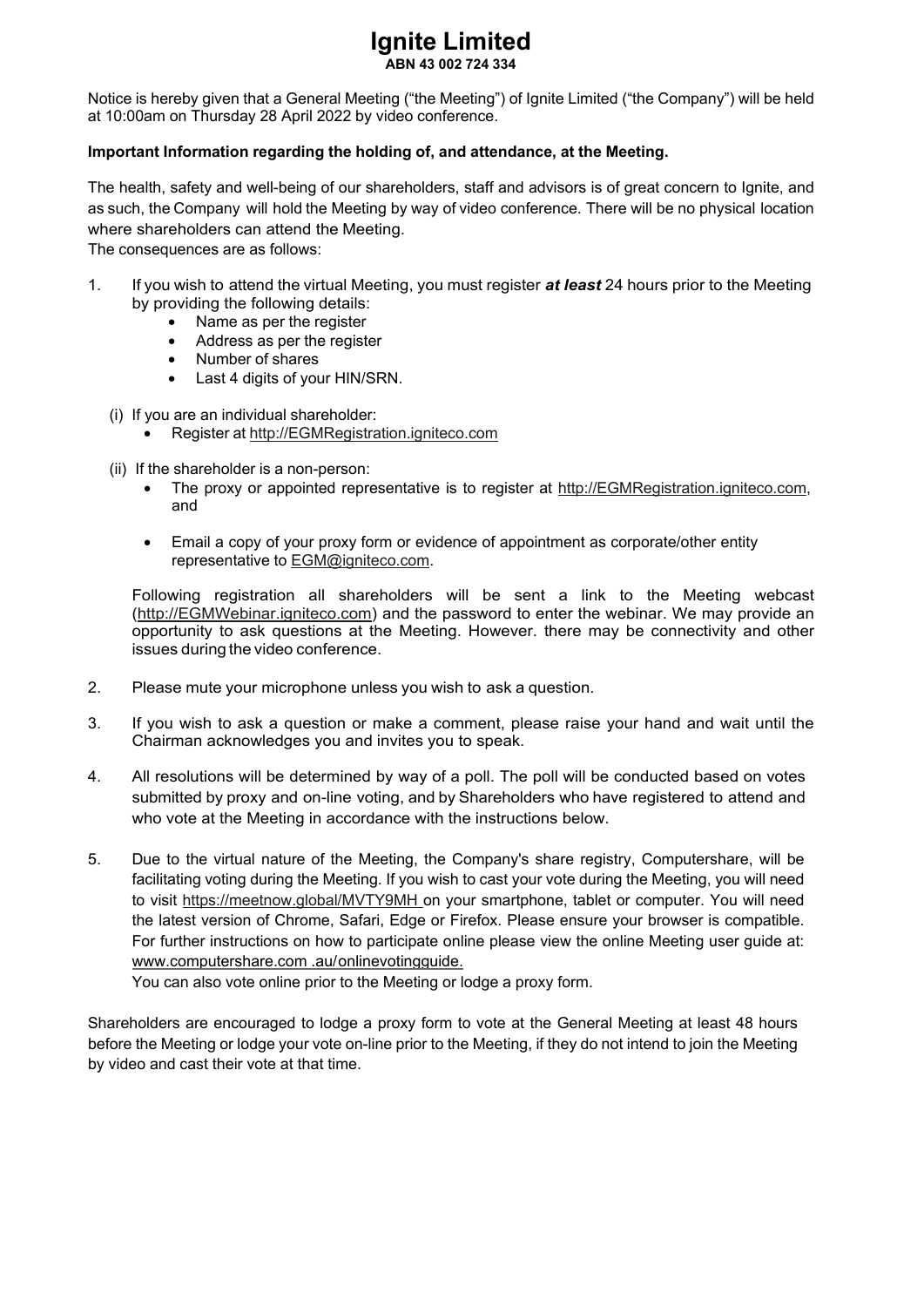#### **ORDINARY BUSINESS**

#### **Appointment of Directors**

A shareholder, Octavium Capital Investment Pty Ltd (formerly OC20181 Pty Ltd) ITF OC20181 Trust, who holds more than 5% of the issued capital of the Company, has requested that the following ordinary resolutions be put to a General Meeting of shareholders – see Annexure.

#### **The Directors of Ignite recommend that you vote AGAINST these resolutions.**

#### **Resolution 1: Election of Philip Speakman as a director**

"That Philip Speakman, having consented to act as director of the Company, be appointed as a director of the Company effective immediately from the close of this general meeting."

#### **Resolution 2: Election of Michael Solomon as a director**

"That Michael Solomon, having consented to act as director of the Company, be appointed as a director of the Company effective immediately from the close of this general meeting."

#### **Resolution 3: Election of Daniel Altiok Brown as a director**

''That Daniel Altiok Brown, having consented to act as director of the Company, be appointed as a director of the Company effective immediately from the close of this general meeting."

#### **Resolution 4: Election of Trevor Robertson as a director**

"That Trevor Robertson, having consented to act as director of the Company, be appointed as a director of the Company effective from the close of this general meeting."

Mirin

Ian Gilmour Company Secretary

21 March 2022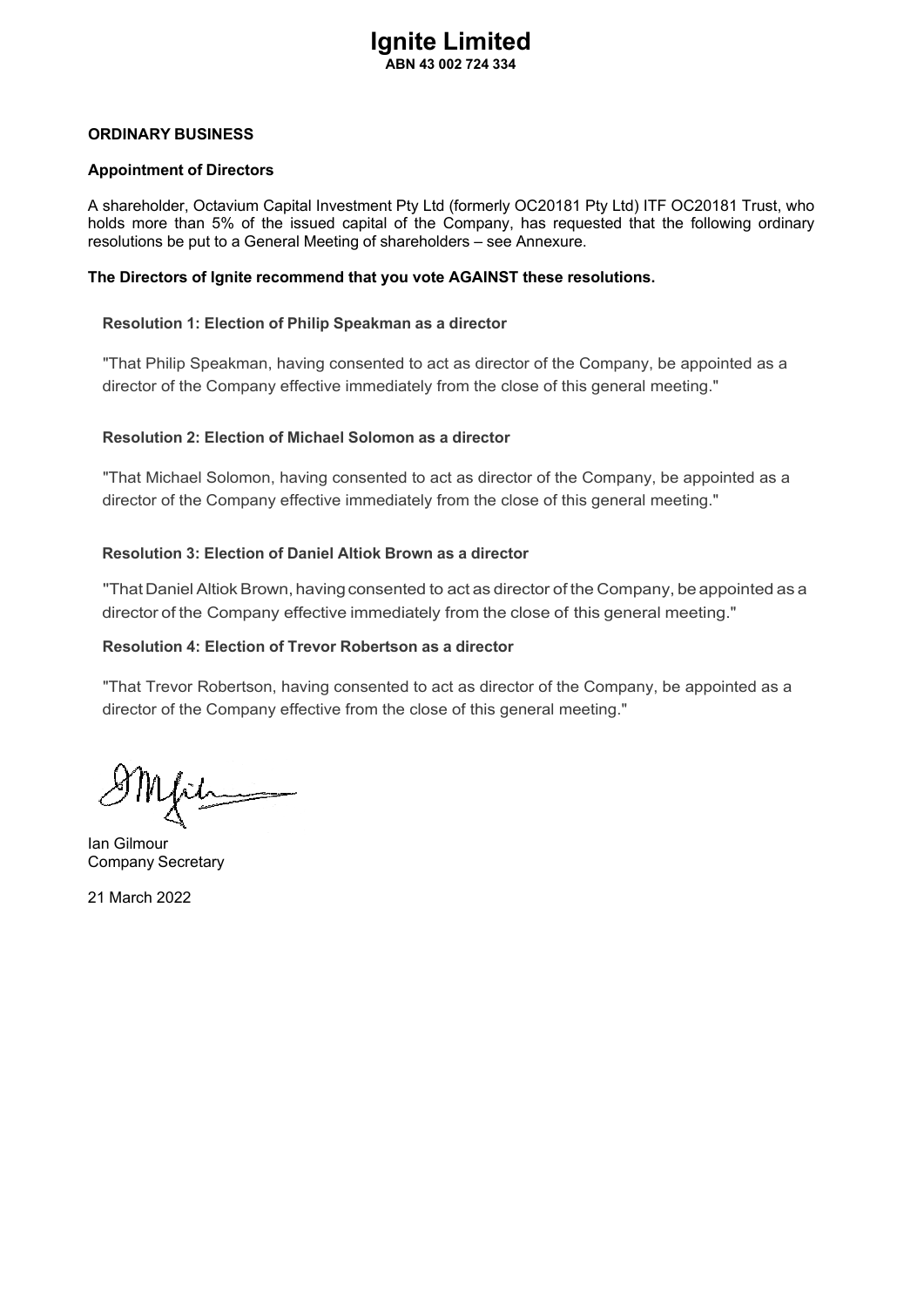#### **VOTING EXCLUSION**

There are no voting exclusions

#### **EXPLANATORY NOTES**

This Explanatory Memorandum has been prepared for the shareholders of the Company to provide information about the items of business to be considered at the Meeting of shareholders to be held on Thursday 28 April 2022. It is **IMPORTANT** that Shareholders read this document in full.

All four resolutions to be voted on are ordinary resolutions. An ordinary resolution requires a simple majority of votes cast by shareholders entitled to vote on the resolution in order for it to be carried.

All resolutions will be determined by way of a poll. This means that the vote will be based on the number of shares voted, not the number of shareholders who voted.

Shareholders may cast their vote in any of the following ways:

- 1. Submitting a proxy form to be received by Computershare at least 48 hours prior to the commencement of the Meeting.
- 2. Lodging their vote on-line (via appointment of a proxy) prior to the Meeting as detailed on the proxy document.
- 3. Voting during the Meeting, by visiting the website advised on registering attendance, which must be done no later than 24 hours prior to the commencement of the Meeting.

#### **How will the Chairman vote as proxy if the shareholder has not directed the Chairman to vote?**

The Chairman intends to vote AGAINST all Resolutions. If a shareholder appoints the Chairman of the Meeting as proxy and does not direct the Chairman how to vote on a Resolution then, if that shareholder is entitled to vote on that Resolution, the Chairman will vote AGAINST that Resolution.

#### **NOTES**

- 1. A shareholder entitled to attend and vote at the Meeting is entitled to appoint a proxy to attend and vote on the member's behalf. If the member is entitled to cast two or more votes at the Meeting, the member may appoint not more than two proxies to attend and vote on the member's behalf.
- 2. If a shareholder appoints two proxies, each proxy should be appointed to represent a specified proportion or number of the member's votes. In the absence of such a specification, each proxy will be entitled to exercise half the votes.
- 3. A proxy need not be a shareholder of the Company.
- 4. To appoint a proxy (or two proxies), a proxy form must be signed by the shareholder or the shareholder's attorney duly authorised in writing. If the shareholder is a corporation, the proxy form must be signed either under the corporation's common seal (if any) or under the hand of its attorney or officer duly authorised.
- 5. To be effective, a proxy form (and, if it is signed by an attorney, the authority under which it is signed or a certified copy of the authority) must be received by the Company not later than 10.00am on Tuesday 26 April 2022 - ie 48 hours prior to the Meeting. Proxy forms and authorities may be sent to the Company by post, personal delivery or fax as follows:

Computershare Investor Services Pty Limited **Street address**: Level 3, 60 Carrington Street, Sydney NSW 2000 **Mailing address**: GPO Box 242, Melbourne VIC 3001 **Fax**: (within Australia) 1800 783 447 (outside Australia) +61 3 9473 2555 **Web**: www.investorvote.com.au and follow the instruction provided

**For custodians –** who are subscribers of Intermediary Online, please submit your votes electronically via www.intermediaryonline.com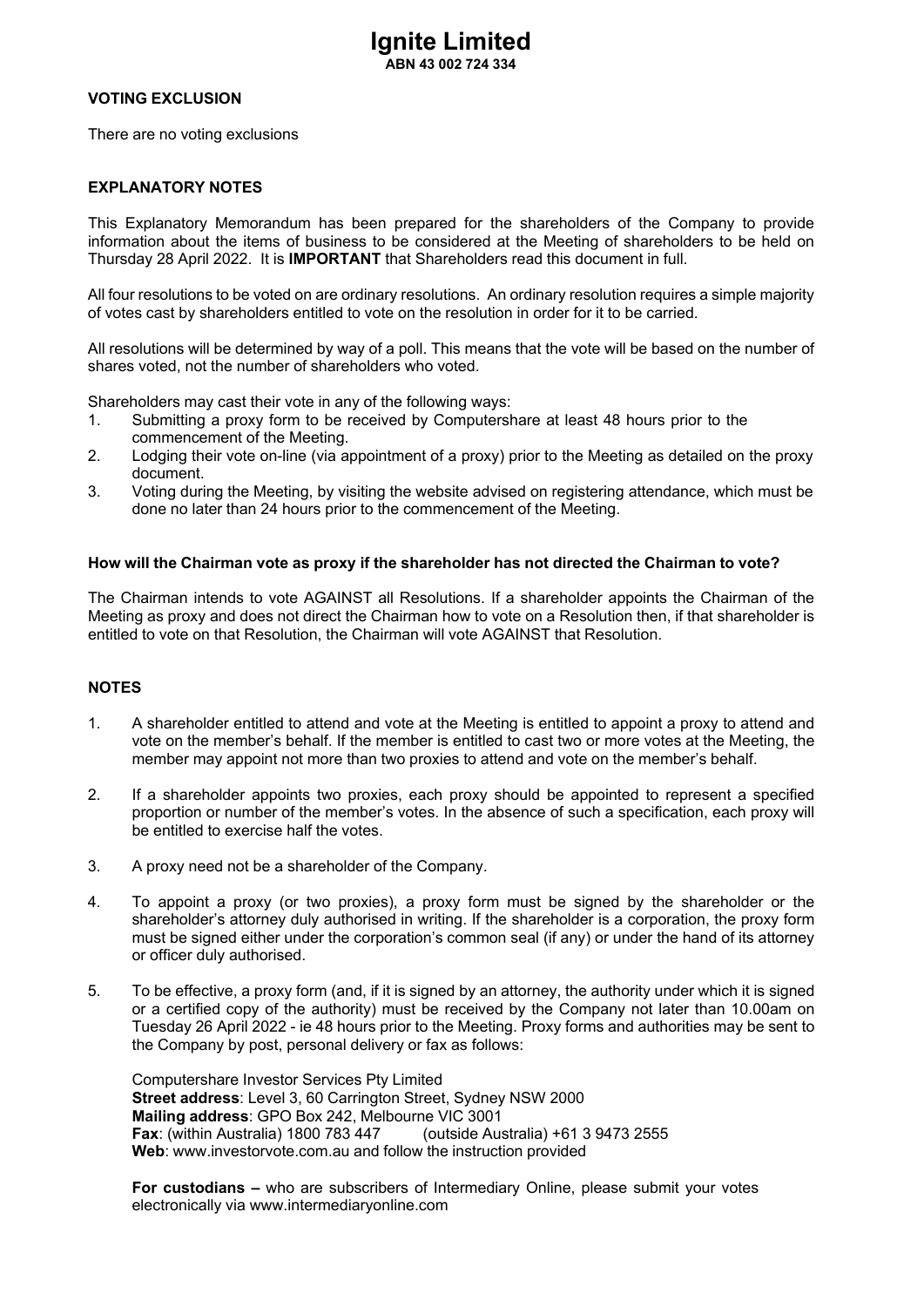6. A corporate shareholder entitled to attend and vote at the Meeting may appoint a body corporate representative to attend and vote for the shareholder. Also, as noted previously, a body corporate may be appointed as a proxy.

The Company will accept the original appointment, a certified copy of the appointment or a certificate from the corporate shareholder giving notice of the appointment as satisfactory evidence of the appointment.

You must lodge your body corporate representative appointment document before the Meeting.

7. For the purposes of the Meeting, persons on the register of members as at 7:00pm on Tuesday 26 April 2022 will be treated as members. This means that if you are not the registered holder of a relevant share at that time you will not be entitled to vote in respect of that share.

#### **Recommendations by the Board of Ignite Limited**

**Directors' Recommendations regarding the resolutions to appoint four ADDITIONAL directors NOMINATED by a substantial shareholder – OC20181 Pty Ltd (name changed to Octavium Capital Investment Pty Ltd) ("Octavium") Summary** 

The Directors recommend to shareholders that they **VOTE AGAINST** all four resolutions to appoint additional Directors for the following reasons:

- **A. CURRENT BOARD COMPOSITION AND PERFORMANCE IS IN THE BEST INTERESTS OF IGNITE SHAREHOLDERS**
- **B. CONTROL, CONFLICT OF INTEREST AND LACK OF INDEPENDENCE CONCERNS REGARDING PROPOSED ADDITIONAL DIRECTORS**
- **C. INAPPROPRIATE, COSTLY AND CONCERNING BEHAVIOUR BY OCTAVIUM**

#### **A. CURRENT BOARD COMPOSITION AND PERFORMANCE IS IN THE BEST INTERESTS OF IGNITE SHAREHOLDERS**

- The current performance and share price of lanite demonstrate the positive impacts of the corporate restructuring over the past 2 years, as well as the forward momentum the new, highly experienced leadership team under CEO Tim Moran is bringing to the business.
- In addition, Mr Moran has demonstrated his commitment to Ignite and his belief in the currently strategy and future for the company by personally purchasing 8,320,000 shares in Ignite, representing 9.29% of the shares currently on issue.
- The Ignite Board has recently appointed Cameron Judson as a new **INDEPENDENT** Non-Executive Director. Cameron is a recognised recruitment industry leader who was CEO and Managing Director of Chandler MacLeod, one of the largest and most successful ASX-listed recruitment companies. Cameron has significant recruitment industry knowledge, expertise, and is held in high regard within the industry. He is an independent director and has no current links to any major shareholder or any other recruitment company.
- With the addition of Mr Judson, the Board now comprises 4 Directors, each bringing specialist expertise and experience across a range of core business areas including recruitment, human resources, legal services and corporate finance. The Board is very well structured to continue its stewardship of the business and oversee the execution of the current strategic plan.
- As evidenced by this recent appointment, the Board is committed to ensuring Directors are well qualified and bring complementary skill sets. It is the Board's opinion that the additional Directors nominated by Octavium do not meet these requirements.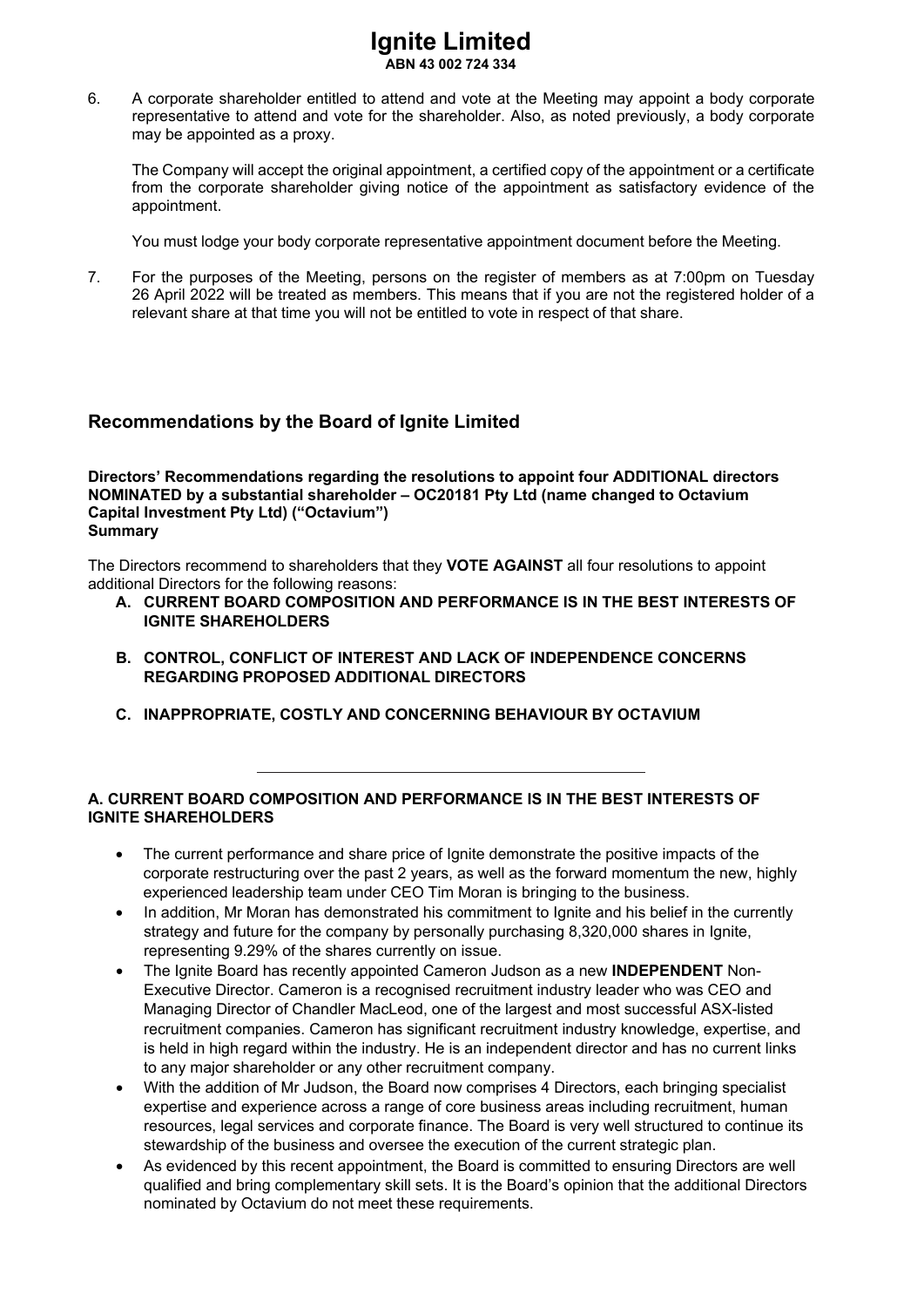# **Ignite Limited**

**ABN 43 002 724 334** 

#### **B. CONTROL, CONFLICT OF INTEREST AND LACK OF INDEPENDENCE CONCERNS REGARDING PROPOSED ADDITIONAL DIRECTORS**

- **NONE** of the proposed additional Directors have demonstrated to the Board that they are truly independent, disclosed any conflicts of interest or provided evidence that they are fit and proper to hold office as a Director.
- In particular, the Board notes:
	- o **ALL** of the Octavium nominated Directors appear to be part of a team of associatesi formed by Daniel Altiok-Brown to take control of the Ignite Board. Mr Altiok-Brown is the **SOLE** shareholder of Octavium. Please see Footnote 2 regarding the Board's additional concerns regarding voting.<sup>ii</sup>
	- o **NONE** of the Octavium nominated Directors have made any contact with the Company.
	- **NONE** of the Octavium nominated Directors can reasonably be considered to be independent, particularly as all of them have relied upon Octavium to provide nomination information to lanite.
	- o **NONE** of the Octavium nominated Directors ensured that their nomination was lodged in time to have been considered at the 2021 AGM, leading to additional costs being incurred by Ignite shareholders in having to convene another general meeting.
	- o Despite numerous requests, **NONE** of the Octavium nominated Directors have provided any information regarding their suitability to be a director in line with the ASX Corporate Governance Principles and Recommendations.
	- o **NONE** of the Octavium nominated Directors have disclosed whether or not they have any personal interest in Ignite shares, directly or indirectly.
- The Board also has the following **SPECIFIC CONCERNS** regarding a possible lack of independence and potential or perceived conflicts of interest in relation to the nominated Directors:
	- o **Michael Solomon** is the Managing Director of Mitchell Lake a **DIRECT COMPETITOR**  of Ignite. Mr Solomon is nominated to the Board by Octavium.
	- o **Trevor Robertson** is an **ASSOCIATE** of Mr Altiok-Brown. The Directors have reason to believe that Mr Robertson, Mr Altiok-Brown and Octavium engaged in a serious breach of the takeover provisions of the Corporations Act in relation to their Ignite shareholding – please see Footnote 3 for further details.<sup>iii</sup> Mr Robertson is nominated to the Board by Octavium, as he was in December 2020, when shareholders voted **AGAINST** his appointment.
	- o **Philip Speakman** is nominated to the Board by Octavium. The Board has no information on which to judge Mr Speakman's suitability to the role or the benefits he would bring for Ignite shareholders.
	- o **Daniel Altiok-Brown** would **NOT** be an Independent Director as he is the **SOLE**  shareholder of Octavium.<sup>iv</sup> Please see Footnote 4 for additional details regarding Mr Altiok-Brown's shareholding arrangements. Mr Altiok-Brown is nominated to the Board by Octavium.
- The Board has **CONCERNS** regarding Octavium's intentions as follows:
	- o On 23 February 2022, Mr Altiok-Brown sent an email to the Ignite Chairman stating that *"I am writing to you to indicate Octavium Capital Investment's interest in a change of control".* 
		- This statement is of serious concern to the Ignite Board and should be of serious concern to **ALL** Ignite shareholders in light of the subject matter of this general meeting.
		- This is considered by the Directors as effectively stating that Mr Altiok-Brown and Octavium intend to take over lonite by taking control of the Ignite Board and **NOT** paying Ignite shareholders **ANY** takeover premium.
		- ALL of the proposed additional Directors have been nominated by Octavium and, to the Directors' understanding, have developed a relationship with Mr Altiok-Brown over many months. As at 16 March 2022, Octavium owned 24.7% of Ignite's shares.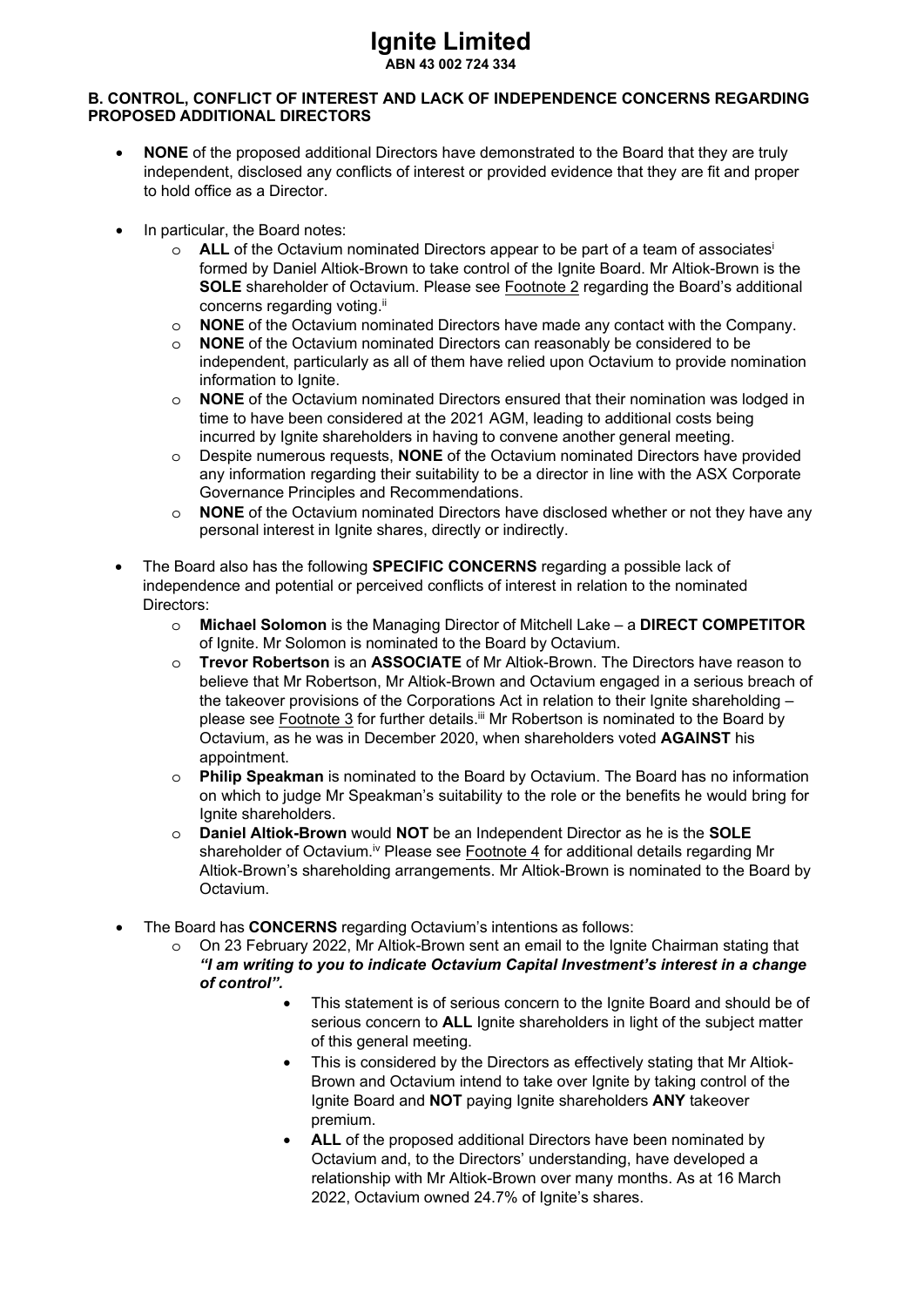- o Since October 2018, Mr Altiok-Brown and Octavium (and associate, Chesser Nominees) have built a shareholding in Ignite of 24.7% as shown in the Substantial Shareholder Notice of 15 March 2022
- $\circ$  The average price at which Octavium has acquired Ignite shares is \$0.055 (prior to the recent purchases, being those made since January 2022. At the Ignite closing share price on 20 March 2022 (\$0.23), Octavium is (prima facie) sitting on a significant unrealised gross capital gain of approximately \$3,500,000 – this is a return of over 300%. Nevertheless, Mr Altiok-Brown and Octavium continue to claim that they are a longsuffering shareholder. v

#### **C. INAPPROPRIATE, COSTLY AND CONCERNING BEHAVIOUR BY OCTAVIUM**

- The Board notes that the names of the Octavium nominated Directors were **DISCLOSED** in a recruitment industry public blog on 17 November 2021, a week before the Ignite AGM. The Board believes this was a blatant attempt to destabilise Ignite, and to undermine the efforts of the Ignite leadership team to implement its current strategic plan – particularly as those named were not even standing for election at the AGM.
- The Board is also very concerned that the ongoing activities of Octavium, Mr Altiok-Brown and his associates are leading to increased costs being incurred by Ignite in calling multiple general meetings. Such activities also take up substantial Board and management time that could be better spent on running the business and implementing the strategic plan. It is also seriously disruptive and destabilising for the Ignite executive team.
- The calling of this meeting, and similarly the calling of the 2020 Extraordinary General Meeting<sup>vi</sup>, was entirely avoidable as the Octavium nominees were known and named publicly before the AGM, and each of them simply missed the nomination close date to be elected a director at the 2021 AGM.vii
- An experienced ASX director would have known this simple procedure and thereby avoided the significant disruption and distraction to the Board and management - and the significant additional cost to shareholders.
- Mr Altiok-Brown has made false statements in seeking to get himself and his associates elected as directors. He made the following statement in the attached annexure: "*The majority of Ignite shareholders by number already support Board change based on the 2021 AGM spill the board resolution vote."*

This false and misleading statement implies that more than 50% of the total number of Ignite shareholders voted for the spill resolution. In fact, **LESS THAN 9% (8.5%)** of the total number of shareholders voted for the spill resolution.

• And most significantly, the Board is concerned that by seeking the appointment of 4 additional Directors, Octavium's intention is to take control of the Board and thereby the fate of Ignite without paying to any other shareholders a premium for such control.<sup>viii</sup>

#### **Recommendations regarding each resolution**

**The Directors recommend that shareholders vote AGAINST all resolutions for the reasons set out above.** 

**Your vote is very important and the Directors encourage all holders to exercise their right to vote**  by returning their completed proxy form to the share registry by 10.00am on April 26<sup>th</sup> or vote on **line.** 

<sup>i</sup> **IMPORTANT TO NOTE**: there are numerous references in this document to 'associates', particularly in the context of Octavium and Mr Altiok-Brown. Although the concept of an 'associate' at law is complex, it includes:

(a) a person with whom the other person is acting, or proposing to act in concert in relation to the company's affairs; and

(b) persons with whom the primary person has entered into an agreement for the purpose of controlling or influencing the composition of the company's board or the conduct of the company's affairs.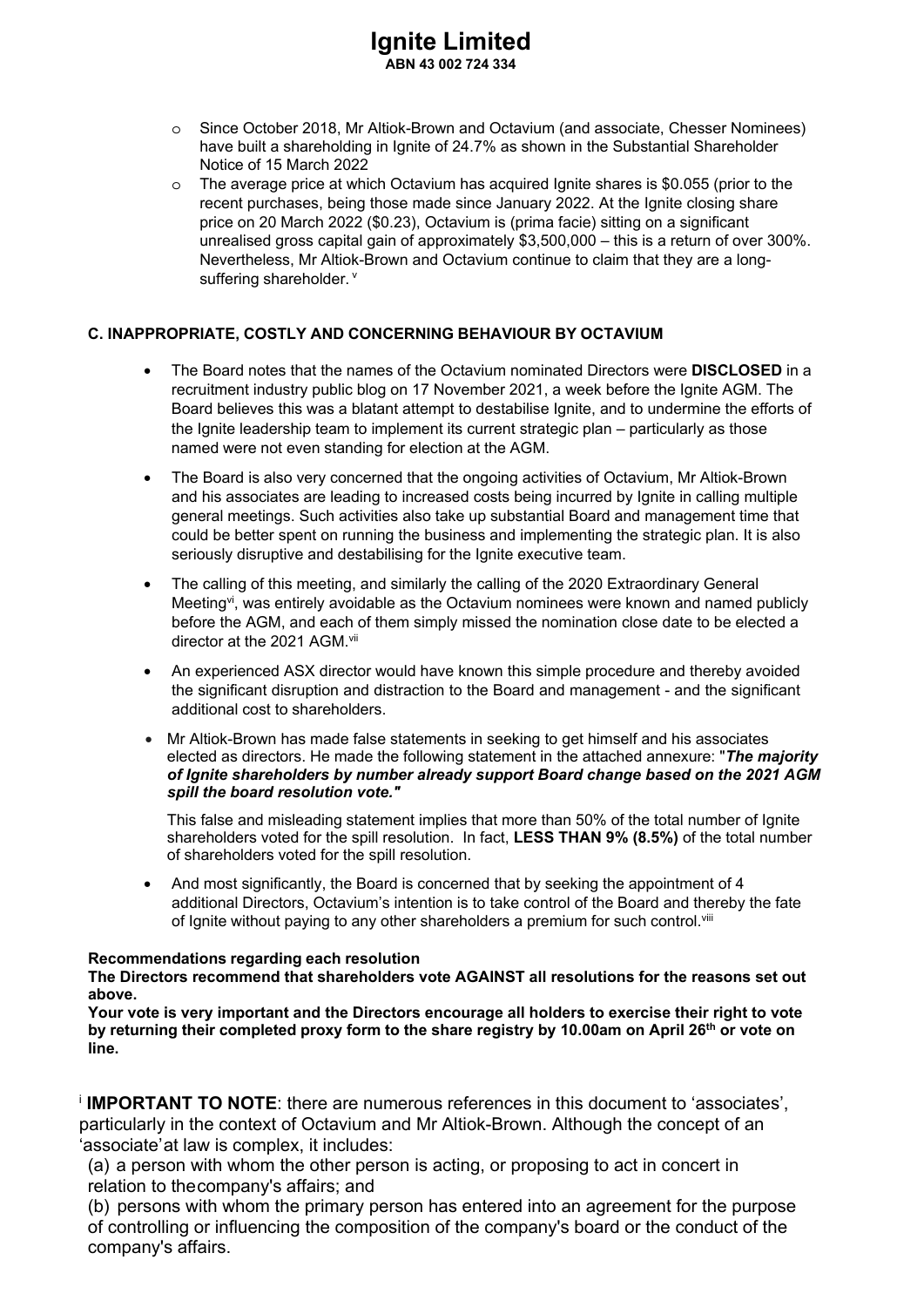**IIMPORTANT TO NOTE:** A serious concern for the Ignite Board is that this is a team of persons nominated by a major shareholder, namely Octavium, who should be regarded as associates of Octavium and who are likely to vote in accordance with its wishes or directions. It is reasonable to consider this corporate action as akin to a takeover by stealth with **NO** premium being paid to **ALL** Ignite shareholders.

**IIMPORTANT TO NOTE:** In July 2020, Octavium acquired 2,400,000 Ignite shares that took it very close to the '3% creep' permitted in 6 months under the takeover provisions of the Corporations Act (ie a permitted acquisition of shares that does not contravene section 606 of the Corporation Act). This meant that for the next 6 months, neither Octavium nor its associates could acquire any further relevant interest in Ignite shares other than a very small number of shares. In various communications, including the letter sent in support of the December 2020 Extraordinary General Meeting, Mr Altiok-Brown has described Mr Robertson as an associate, and the Board considers that Mr Robertson has acted as such. However, on or before 9 November 2020, Mr Robertson acquired 116, 001 Ignite shares. This acquisition occurred within six months of Octavium's last Ignite share acquisition, thus causing Octavium to breach the 3% creep rule (because Octavium has the same relevant interest in those additional shares as Mr Robertson, given they are associates). When Ignite discovered the breach, and asked Octavium whether it was relying on an exemption, Mr Altiok-Brown replied that Mr Robertson had sold his shares on 17 December 2020. This appeared to be an attempt to remedy the breach, but it does not diminish the fact that a serious contravention of the Corporations Act appears to have been committed.

iv **IMPORTANT TO NOTE**: Mr Altiok-Brown failed to appropriately declare to the ASX his interest in the Ignite shares through Octavium as required by Section 671B of the Corporations Act, despite having been formally notified by Ignite on 15 December 2020 that full disclosure had not been made. This apparent breach seems to have continued from the initial acquisition in October 2018 to the date of this notice. Such a breach can result in a penalty of \$5,550 AND/OR imprisonment for 6 months.

<sup>v</sup> **IMPORTANT TO NOTE**: In a letter sent to **ALL** Ignite shareholders just prior to the 2021 AGM, Mr Altiok-Brown and Octavium made the bold statement "As such we have concerns that the recent share price rise **WILL NOT** be maintained in the medium term". Since this statement was made in writing to all Ignite shareholders, the price of Ignite shares has increased from \$0.14 to \$0.23, an increase of 64%. The Board notes that Octavium recently purchased 1,7679,953 Ignite shares for 17 cents, 18 cents and 24.6 cents (held by Chesser Nominees Pty Ltd for Octavium) – all at a significant premium to the share price as at the date of its bold statement that the share price will not be maintained. The Board therefore questions **WHY** did Mr Altiok-Brown and Octavium purchase more shares at a significant premium after advising lgnite shareholders that the Ignite shares will fall?

vi **IMPORTANT TO NOTE**: Octavium also called a General Meeting in December 2020, where it unsuccessfully attempted to appoint Mr Altiok-Brown and Mr Robertson to the Board. This meeting was called as Octavium, again, missed the cut-off date for nominations – the nominees' election could have easily been considered at the 2020 AGM. All shareholders had to bear the unnecessary costs of that meeting and it caused a significant distraction for the Board and senior management for two months leading up to the meeting.

vii **IMPORTANT TO NOTE**: On 5 October 2021, Mr Altiok-Brown rang the Company Secretary to ascertain the cut-off date for nomination of directors to be considered at the AGM. He was advised that the cut-off date was the previous day, 4 October 2021. On 6 and 7 October 2021, Mr Altiok- Brown/Octavium sent an email to the Company Secretary and the Chairman, accusing Ignite of failing to provide the 35 days notice period for Director nominations as required by the ASX. The cut-off required is actually 35 Business days, and was provided in accordance with ASX requirements.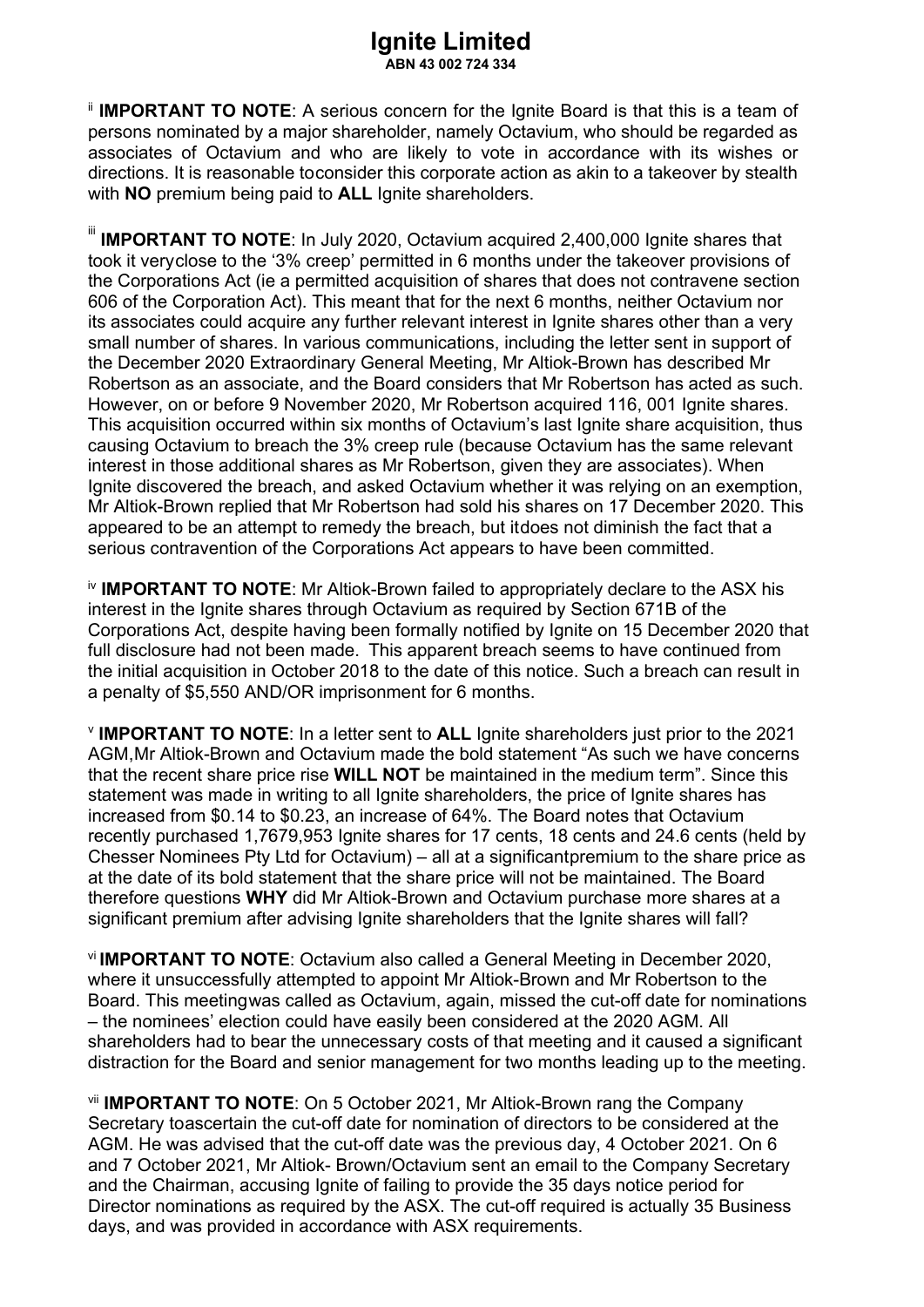viii **IMPORTANT TO NOTE**: In a letter dated 28 January 2022 from Octavium to the Ignite Chairman and Board, Octavium stated its intention to nominate 4 additional Directors and included the following statement, " we …would suggest you and the Board of Ignite should be operating in caretaker mode." The Board believes this implies that the 4 nominated and against the current Board. Directors will vote in a block in accordance with Octavium and Mr Altiok-Brown's wishes,

**Request from shareholder (Papers attached.)**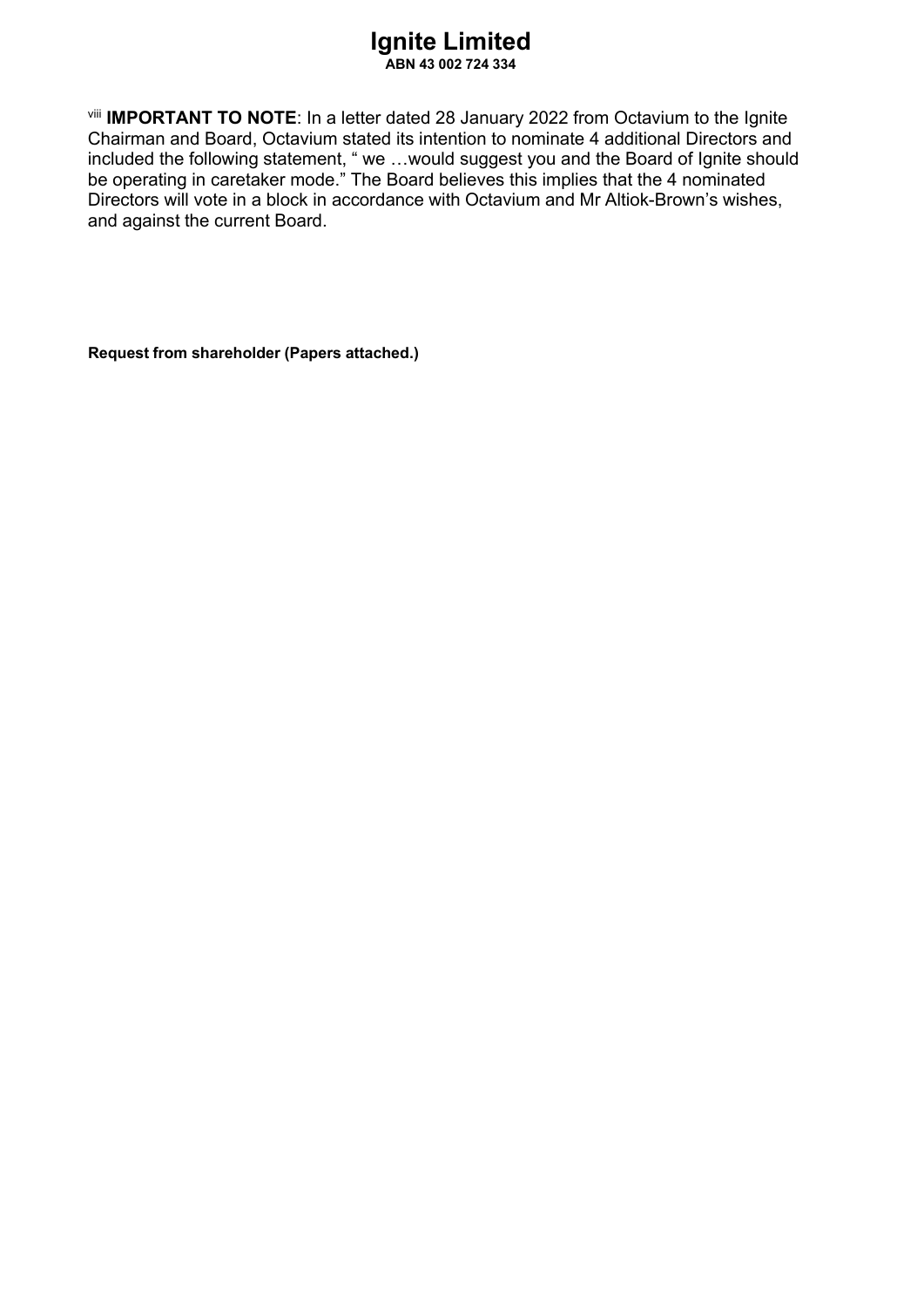

The Directors and Company Secretary February 2022 Ignite Limited Mezzanine Level 3 Spring Street Sydney NSW 2000

Dear Sirs/Madam,

We enclose the following documents;

- 1. Request for Directors to call a General Meeting pursuant to section 249D of the Corporations Act 2001(Cth) (Corporations Act) dated Monday, 28 February 2022;
- 2. Request for distribution of Members Statement pursuant to section 249P that is enclosed with the 249D request;
- 3. A separate copy of the Members Statement pursuant to section 249P that is enclosed with the 249D request;
- 4. Consent to act as Director of Ignite Ltd signed by Michael Solomon dated 21 February 2022;
- 5. Consent to act as Director of Ignite Ltd signed by Philip Speakman dated 21 February 2022;
- 6. Consent to act as Director of Ignite Ltd signed by Daniel Altiok Brown dated 21 February 2022; and
- 7. Consent to act as Director of Ignite Ltd signed by Trevor Robertson dated 21 February 2022.

Yours Sincerely,

Daniel Altiok Brown Executive Director

Octavium Capital Investment Pty Ltd ATF for 0C20181 Trust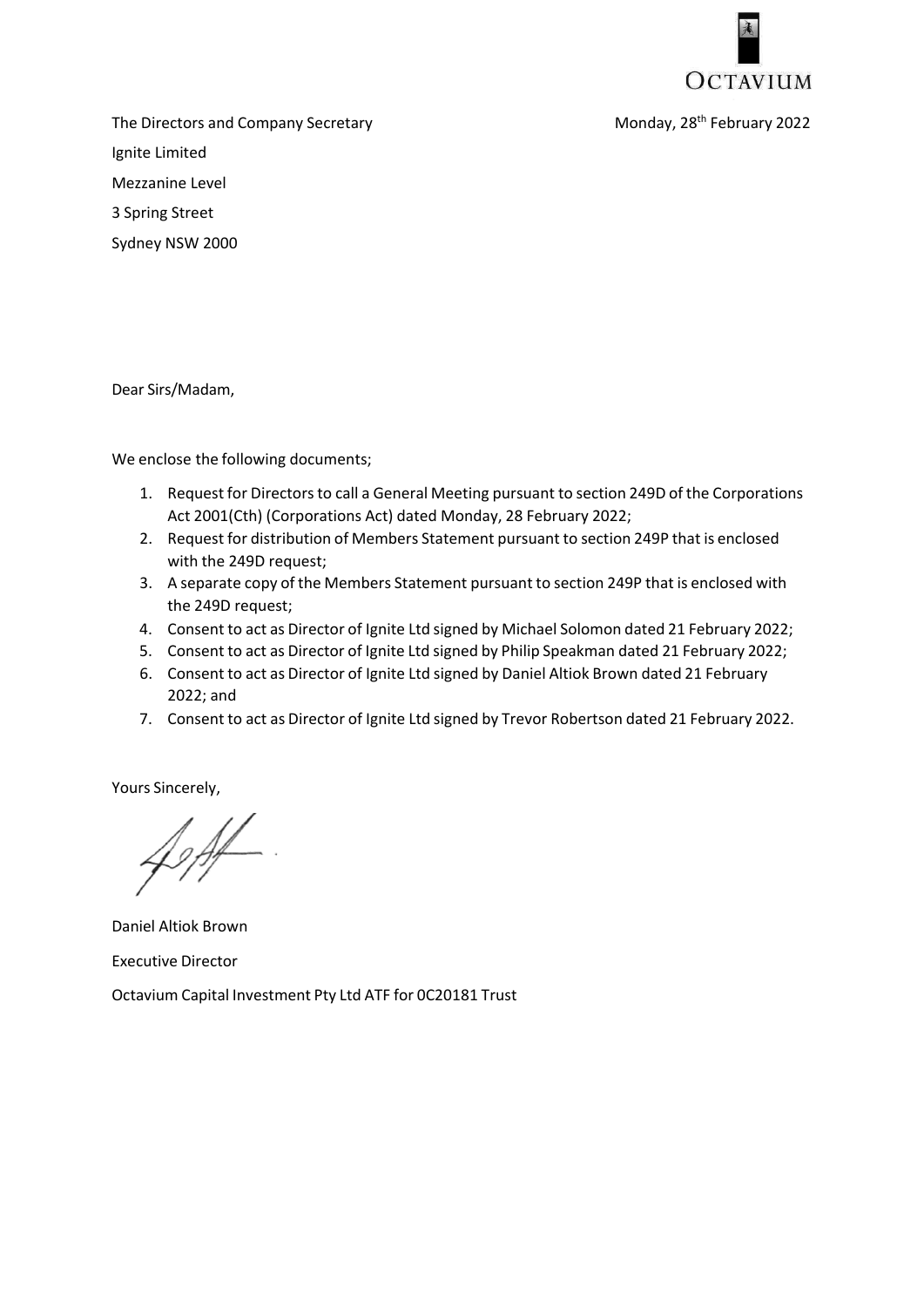

The Directors and Company Secretary February 2022 Ignite Limited Mezzanine Level 3 Spring Street

Sydney NSW 2000

#### **REQUEST FOR DIRECTORS TO CALL A GENERAL MEETING PURSUANT TO SECTION 249D OF THE CORPORATIONS ACT 2001 (CTH)**

#### Dears Sirs/Madam,

Pursuant to section 249D of the Corporations Act 2001 (Cth) (**Corporations Act**), Octavium Capital Investment Pty Ltd ACN 629 927 671 as trustee for OC20181 Trust being a member of Ignite Ltd ACN 002 724 334 (**Company**) holding at least 5% of the votes that may be cast at a general meeting of the Company (**Requesting Shareholder**), hereby requests the Company and the directors of the Company to convene a general meeting of members of the Company.

Pursuant to section 249N, the Requesting Shareholder proposes to move at that general meeting a resolution to consider and, if thought fit, pass each of the following ordinary resolutions:

#### **Resolution 1: Election of Philip Speakman as a director**

• ''That Philip Speakman, having consented to act as director of the Company, be appointed as a director of the Company effective immediately from the close of this general meeting."

#### **Resolution 2: Election of Michael Solomon as a director**

• ''That Michael Solomon, having consented to act as director of the Company, be appointed as a director of the Company effective immediately from the close of this general meeting."

#### **Resolution 3: Election of Daniel Altiok Brown as a director**

• ''That Daniel Altiok Brown, having consented to act as director of the Company, be appointed as a director of the Company effective immediately from the close of this general meeting."

#### **Resolution 4: Election of Trevor Robertson as a director**

• "That Trevor Robertson, having consented to act as director of the Company, be appointed as a director of the Company effective from the close of this general meeting."

To ensure compliance with section 249L of the Corporations Act and to ensure the notice of meeting for the general meeting is truly informative, the Requesting Shareholder also encloses, as attachment "A", biographical details of Philip Speakman, Michael Solomon, Daniel Altiok Brown and Trevor Robertson and requests that the Company include these details in the explanatory materials to be delivered to all shareholders together with the notice of meeting.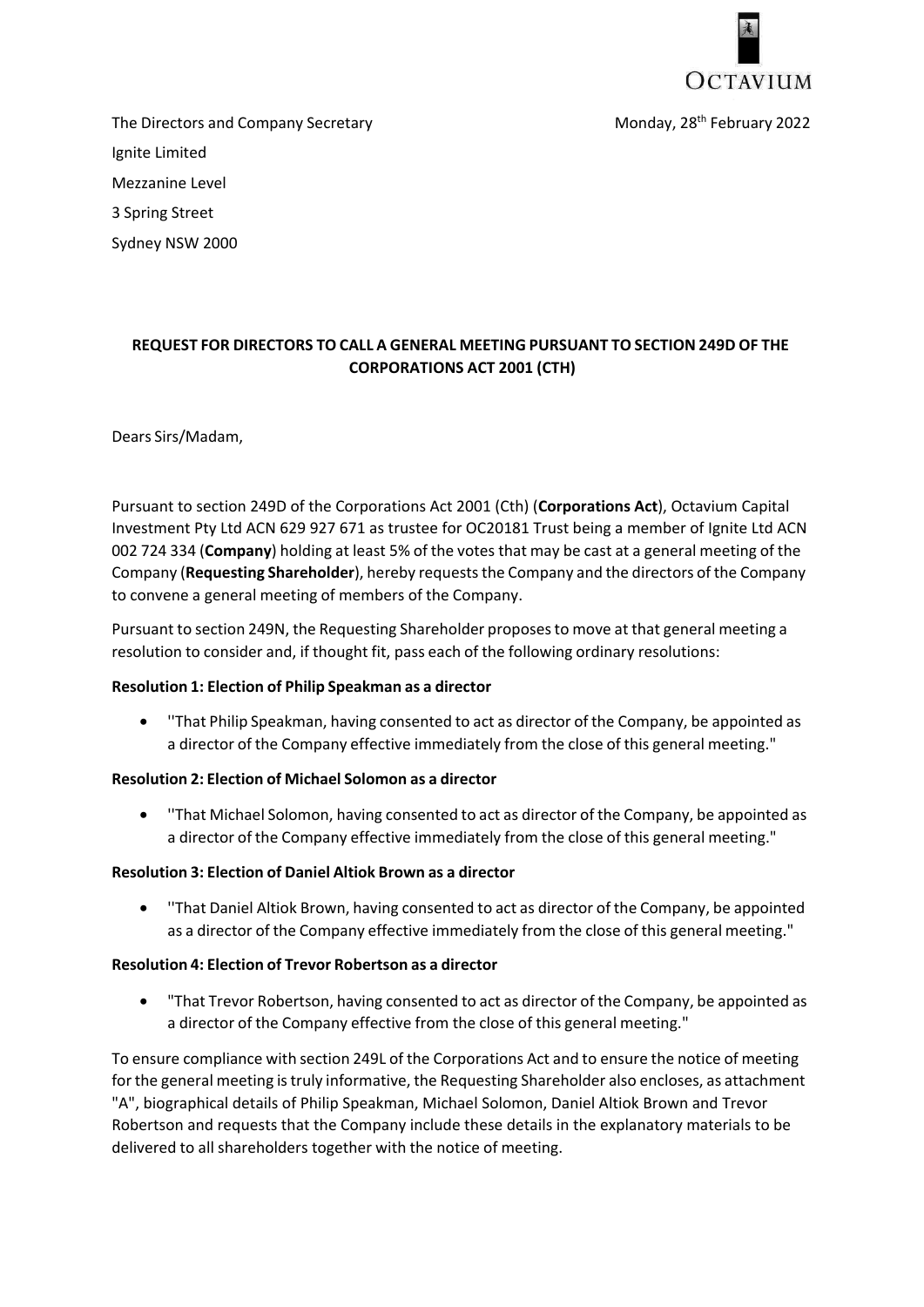

The Requesting Shareholder reserves the right to request the Company to distribute to all its shareholders with its notice of meeting, a member's statement in accordance with section 249P of the Corporations Act. A copy of the member's statement is enclosed below.

The Requesting Shareholder further request that the directors of the Company disclose this request to the market by lodging it with the Australian Securities Exchange as soon as possible.

Executed for and on behalf of Octavium Capital Investment Pty Ltd ACN 629 927 671 as trustee for OC20181 Trust in accordance with section 127 of the Corporations Act 2001 (Cth)

Signature of Sole Director and Company Secretary

Daniel Altiok Brown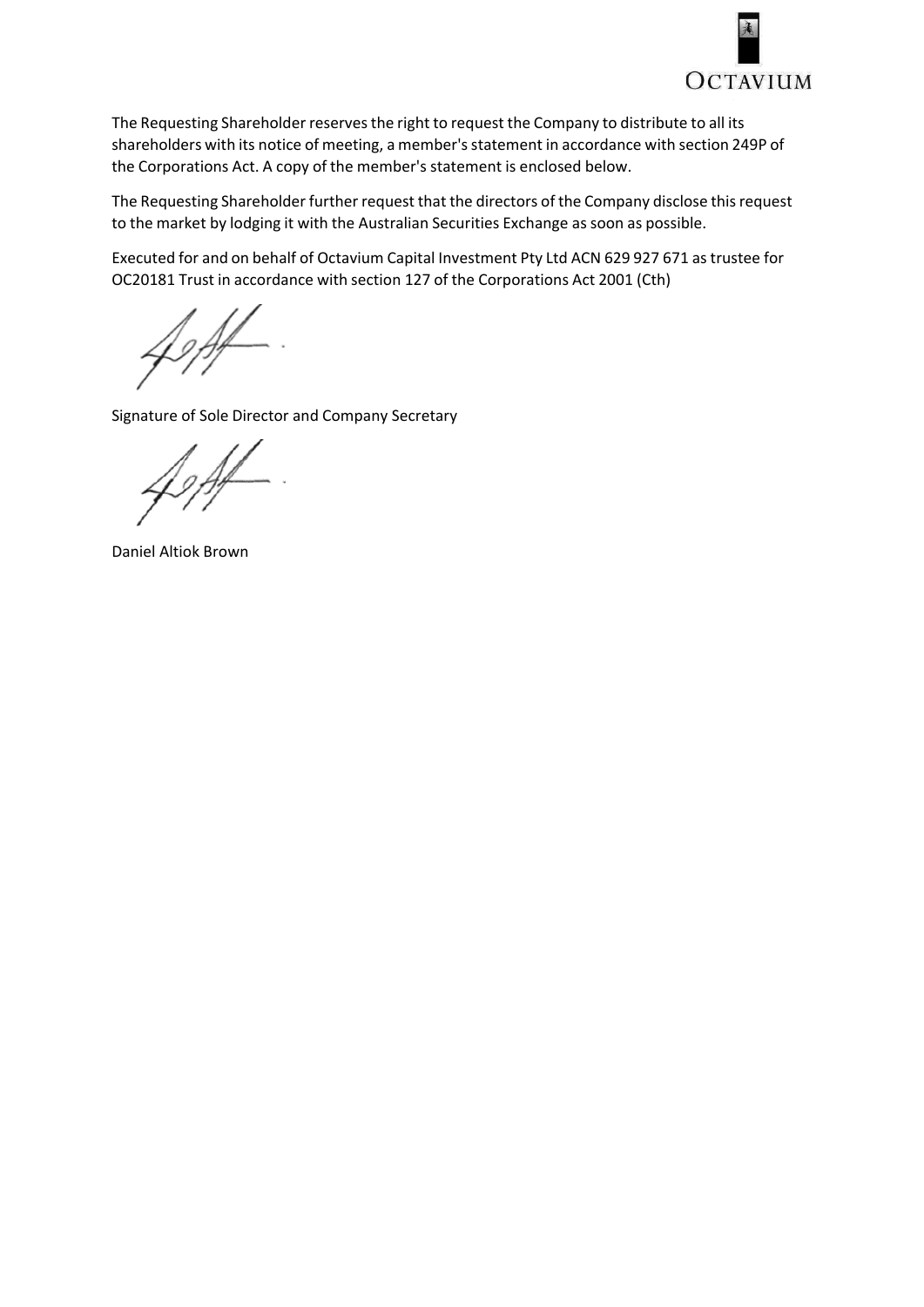

#### **Attachment A - Biographical details**

#### **Philip Speakman**

Philip has an extensive career in the executive recruitment space. Philip was Chairman and founding partner of Morton Philips, an executive search firm that services a number of blue chip firms, including BHP, Lockheed Martin, Westpac, Macquarie Bank, Siemens and KPMG to name a few.

Prior to Morton Philips, Philip was the founder and Managing Director of Speakman & Associates, an executive search firm that acted for a number of public, private and government clients.

Philip successfully scaled Speakman & Associates to \$100 million p.a. revenue, 160 permanent staff, 2,500 contractors per day in the workforce before selling the business to Select Appointments Plc and taking up a position on the Select Appointments national board to assist with the management of Select Appointments Plc Australasia arm.

#### **Michael Solomon**

Michael is an experienced executive within the recruitment sector, backed by a varied commercial life including management consulting, head of emerging technology ventures for News Corp and lead of digital transformation and operational excellence for the AFL.

Michael was formerly a COO at Randstad and is currently a Managing Director of Mitchel Lake, a global executive search and talent acquisition firm with global reach (offices in Sydney, Melbourne, Singapore, London and San Francisco).

Michael is a shareholder and advisor to Enex Carbon, Chair of the Michael Long Foundation, Chairman of Bailey Abbott, Director of School Secure, Director of M3 Racing and Advisor to and Investor of M2 Investments.

Michael's prior governance and directorships include News Digital Media, Darwin International Essington School, Learning Seat, Moshtix, Recruit Advantage, Getprice, Southern Cross Grammar and Sporting Pulse.

#### **Daniel Altiok Brown**

Daniel Altiok Brown B.Bus UTS – AICD - GAICD is the executive director of Octavium Capital Pty Ltd and Octavium Capital, the second largest IGN shareholder. Daniel has been a substantial shareholder in Ignite since 2018 and holds a current shareholding in Ignite Ltd of ~22.5%.

Octavium Capital is private capital fund that invests in the long term optimisation of companies primarily in the microcap space that have underperformed in the long term in relation to shareholder returns and operational performance.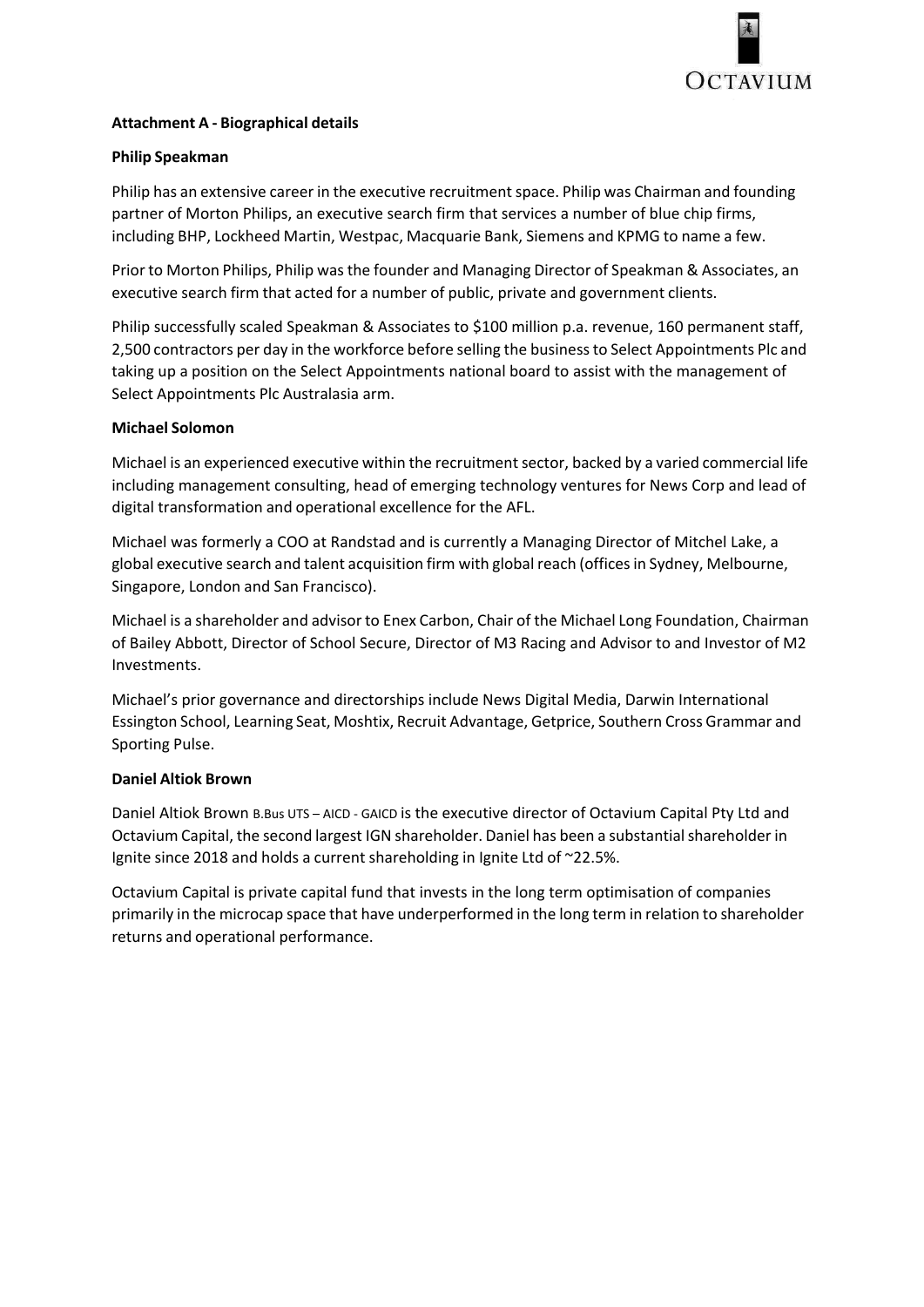

#### **Trevor Robertson**

Trevor Robertson is currently the executive director of Capital Knowledge.

Trevor has an extensive career that spans both government and industry at the executive level. Trevor's relevant Qualifications include MBA and a MA (Major in corporate governance).

As CEO/shareholder, Trevor led the turnaround of the \$180m revenue p.a recruitment and HR company, Forstaff, culminating in the businesses merger with Chandler McLeod and the IPO of the combined group for ~\$700m. Trevor lifted permanent recruitment performance, re-secured blue-chip cornerstone contracts and increased revenue by \$100m revenue p.a., successfully returning the company to profitability.

Trevor's other prominent roles include First Assistant Secretary at the Federal Attorney Generals Department (the division that Trevor led won the Prime Ministers Award for Equality in the Australian Public Service for fostering better work practices), Group GM at Transfield Services and Group GM Downer EDI.

Trevor's NED/advisory roles include Sydney Ports Corporations, UWS Centre for Security Studies, Sydney Pilots Service, Yarra Trams, RSLLife Care, Wesley College Council, Anti-Discrimination NSW and Advisory Board Industry Partner to The Silverfern Group, a NY based Global PE firm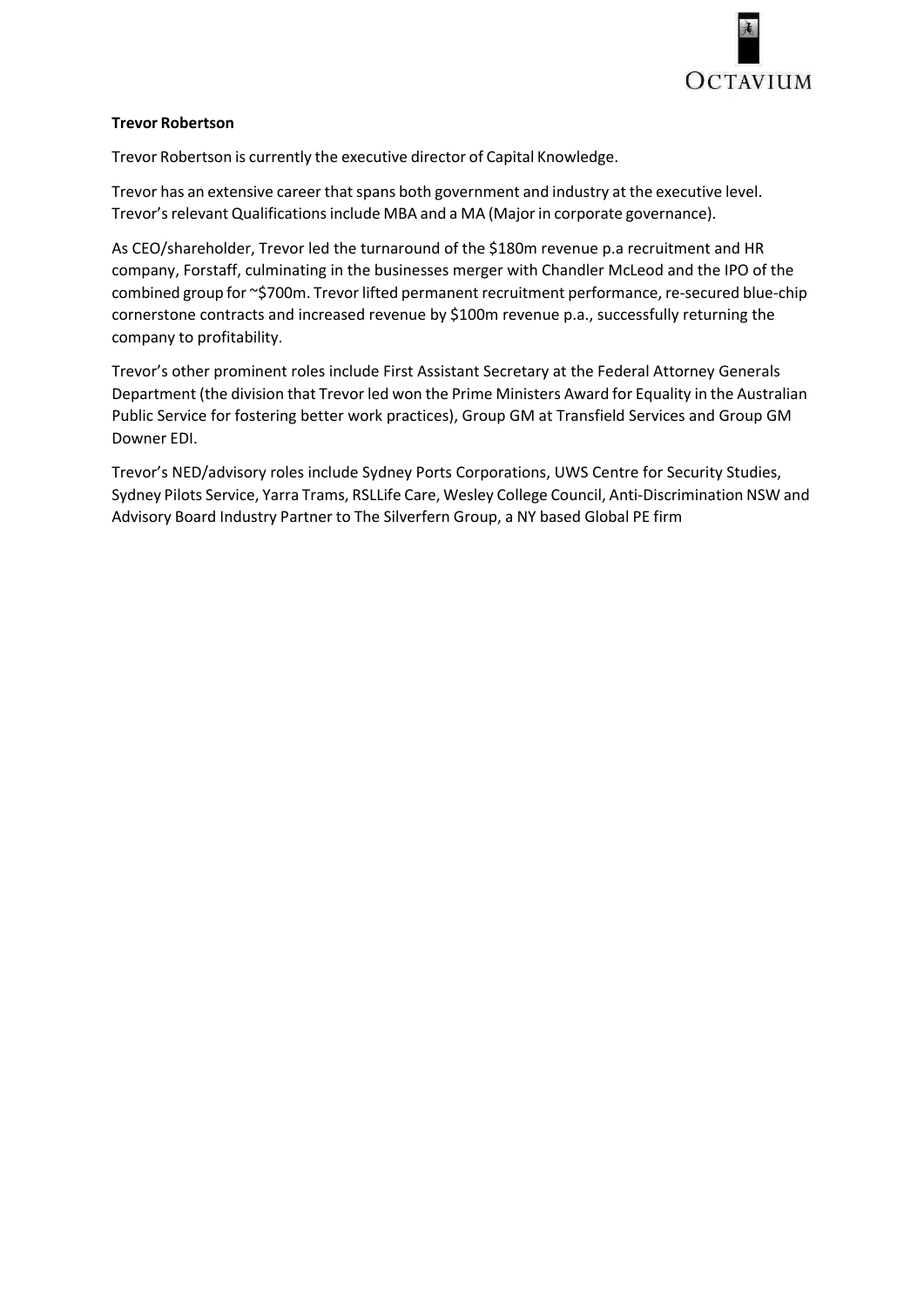

#### **Members Statement**

#### **Dear IGN Shareholder, 28th February 2022**

#### You deserve better. You deserve a Board that is here to deliver for you.

- **The current Board has overseen 8 straight years of operational losses, totalling over \$35M and in 2022 Ignite should have in our opinion a much higher share price to reflect its intrinsic value.**
- **Shareholder returns from profits and dividends have been zero since at least 2014.**
- **Under the current Board**, **Ignite was not able to previously generate operational profits at \$182m, \$153m, \$145m, \$126m or at \$113m of revenue**. **Why should shareholders have faith they can in the future, even if revenue is higher?** See table A below.
- **In 2021/2022 Ignite continues to still underperform by a large margin compared to its peers, in our opinion** – see Table B and Table C.
- **The solution we believe is to effect real change at the Board level**. **We propose four additional Directors to join the Board at the upcoming EGM, with a mandate to focus on shareholder returns and profitable growth.** As a first step, the new Board would review Ignite's operations and the current plan and mandate a new shareholder value-oriented plan.
- **Three of the proposed directors would be independent directors with deep recruitment sector experience – at the Board and operational level.** The Directors will align their remuneration with shareholders until real results are achieved for Ignite shareholders – Real change will only come from the Board level down.
- The Ignite 1<sup>st</sup> Half FY 2022 report, reported revenue growth of less than 5 % (despite it being a **'Growth' plan) and another half year operational loss**. According to the current board, this situation is not anticipated to change any time soon. The same report states on page 12, "The 15 month profit and loss forecast indicates a nominal loss from operating activities….".

**This is against a backdrop of boom like conditions in the recruitment sector and despite covid.** 

- **During H1 FY 2022, HiTech Ltd, a comparable ASX listed benchmark peer, has:** 
	- o **increased revenue 58% for the previous corresponding period to \$29.8m and increased net profit by 32%**
	- o **Has a market cap of approx. \$80m and a share price of \$2.00**
	- o **Declared 5 cents dividend per share**
- **We believe the current 'Growth' plan, that hopes to deliver shareholder profits in the 3rd year is not the answer**. **We have no faith** based on the past +8 plus years of operational losses, totaling over +\$35m, and a very large share price decline during this period **that even if growth is achieved that the Board can execute and achieve real returns for shareholders**. On top of the operational losses IGN shareholders have also foregone profits and dividends for all these years.
- **The IGN Board members have been paid over \$3.0m in fees and salaries since 2014**. Two of the current directors including the Chairman Garry Sladden have been on the IGN Board since 2014.
- **How long do Ignite shareholders have to wait for real returns under the current Board structure and leadership?** It appears to be forecasted to be +10 years at least, under the current Board leadership.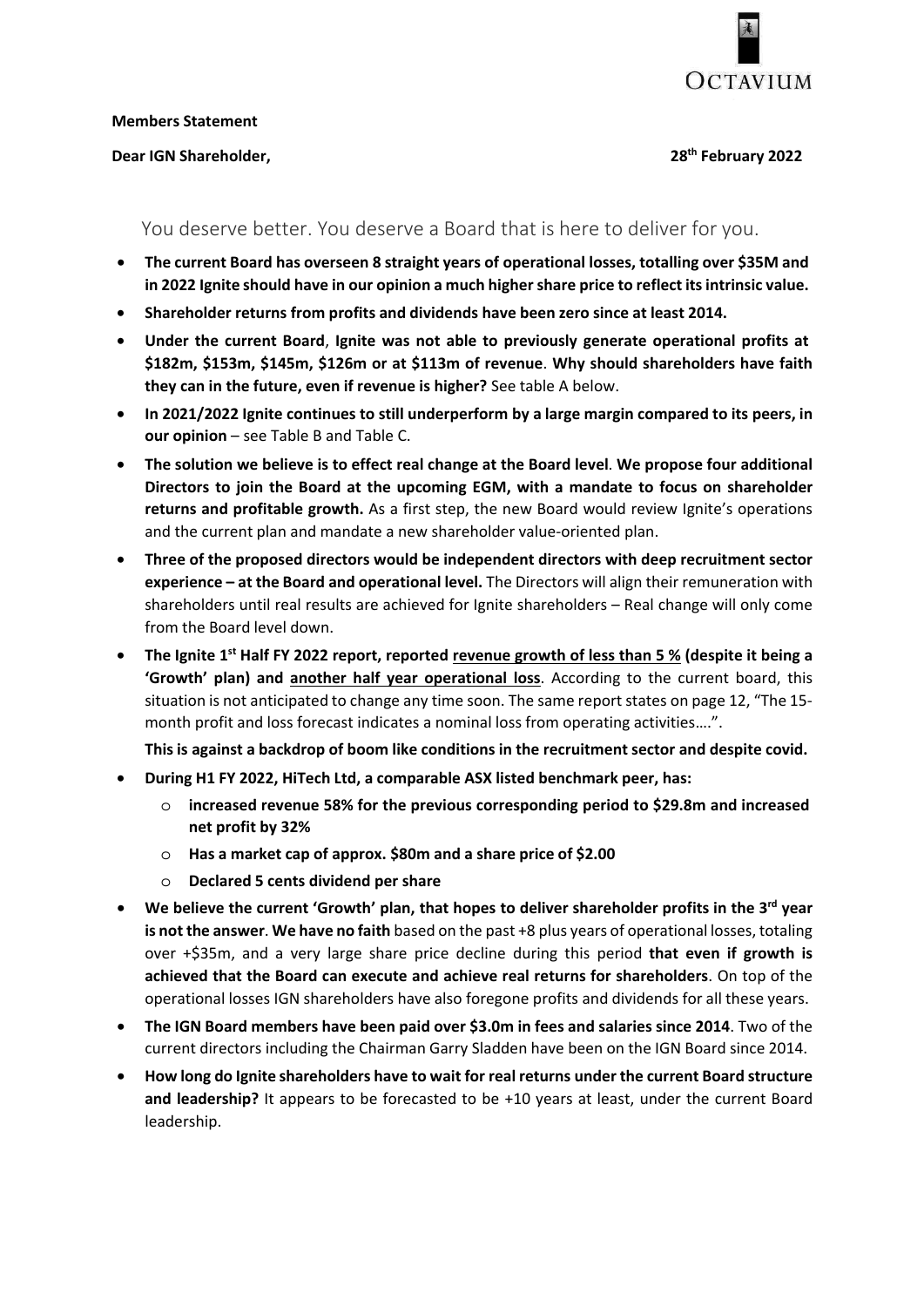

| <b>Financial Year</b> | Ignite Revenue (\$AUD) | <b>Ignite Net Income</b><br>(Excluding JobKeeper) (\$AUD) |
|-----------------------|------------------------|-----------------------------------------------------------|
| 2014                  | 179.4m                 | (1.7m)                                                    |
| 2015                  | 179.0m                 | (11.3m)                                                   |
| 2016                  | 184.6m                 | (3.9m)                                                    |
| 2017                  | 153.3m                 | (3.7m)                                                    |
| 2018                  | 182.2m                 | (2.6m)                                                    |
| 2019                  | 145.9m                 | (5.8m)                                                    |
| 2020                  | 126.0m                 | (6.3m)                                                    |
| 2021                  | 113.9m                 | (0.2m)                                                    |
|                       | Revenue Lost = (65.5m) | Op. Losses = (35.5m)                                      |

### Table A: The Ignite Board has failed to deliver for its shareholders

Table B: Sector Revenue Growth – HY Results between H1 2018 to H1 2022 (\$A, Millions)

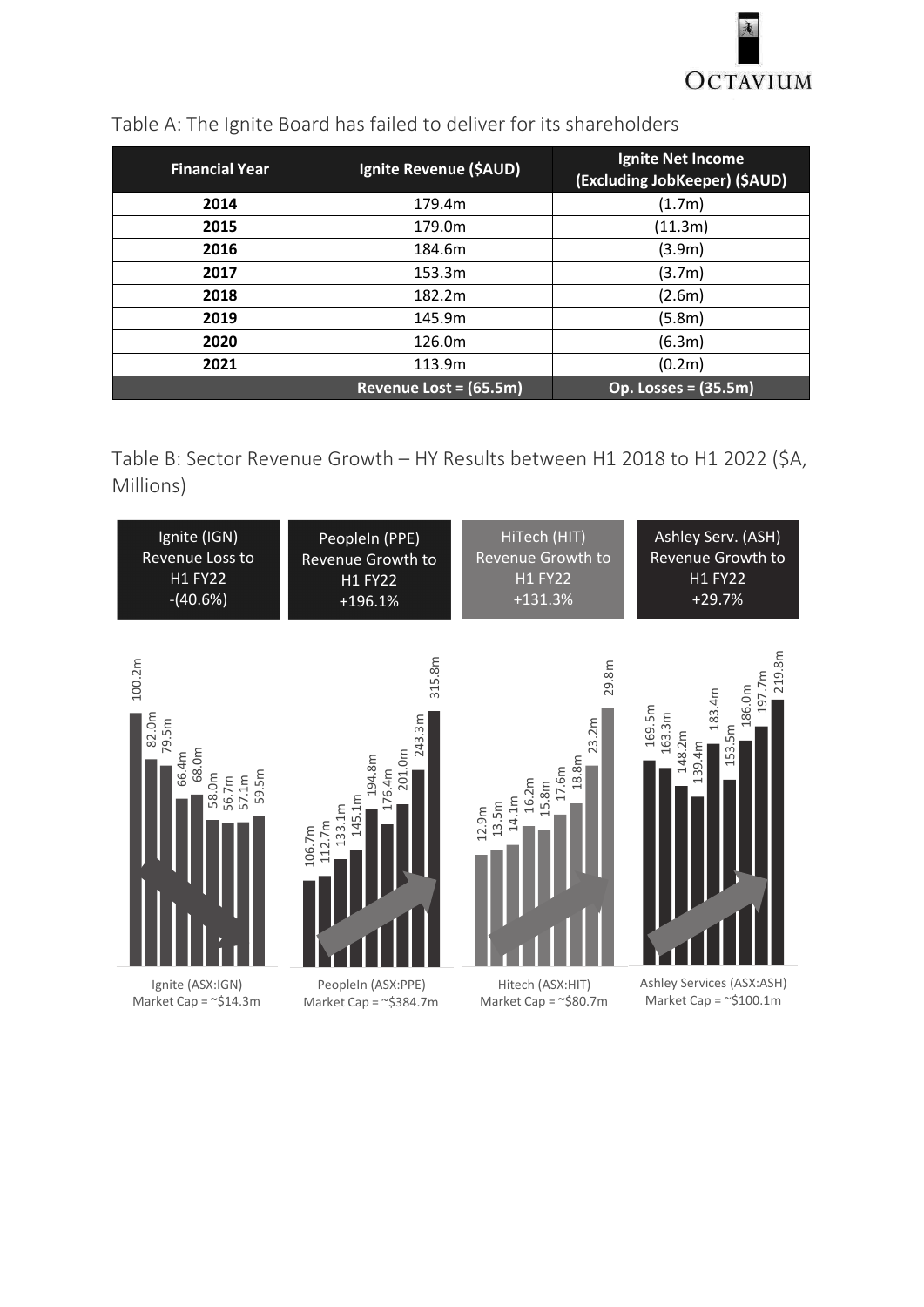

#### Table C: Shortlist February 2022 Headlines.





Tuesday, 08 February 2022 3:15pm Tuesday, us reproduced another half-year of exceptional financial results, but is working Talent has reported another han-year of exceptional mission the "unprecedented<br>to stay humble and manage consultants' expectations amid the "unprecedented tailwinds", says CEO Mark Nielsen. > read more >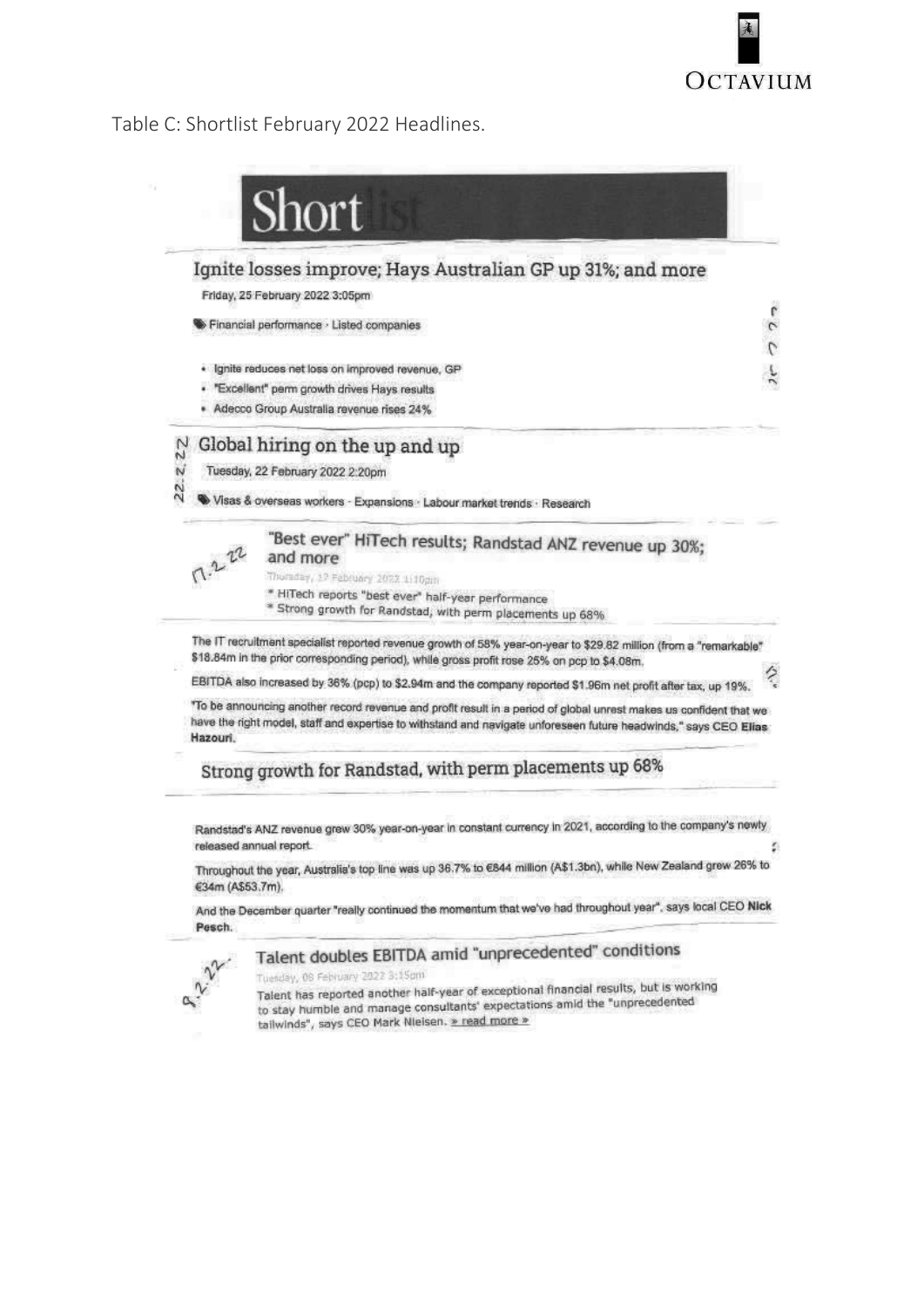

# **We have a viable alternative to create real share price value for IGN shareholders.**

# **Shareholders can only effect real change if you vote.**

**The majority of Ignite shareholders by number already support Board change based on the 2021 AGM spill the board resolution vote. The current Board has only managed to hold on to its position by less than 2.8% of the casting vote at the 2021 AGM, primarily due to 2 shareholders (Gold Tiger Equity and Sandon Capital).** 

# **Every vote regardless of share size counts in this election.**

# **Approx ~22% of shares were not voted at the AGM on the spill motion.**

# **WE ENCOURAGE ALL IGNITE SHAREHOLDERS TO VOTE & VOTE EARLY.**

**See www.octaviumcapital20181.com for further information leading up to the EGM.** 

**Any queries regarding any aspect ring 02 9167 6775 or email corporate@octavium.com.au**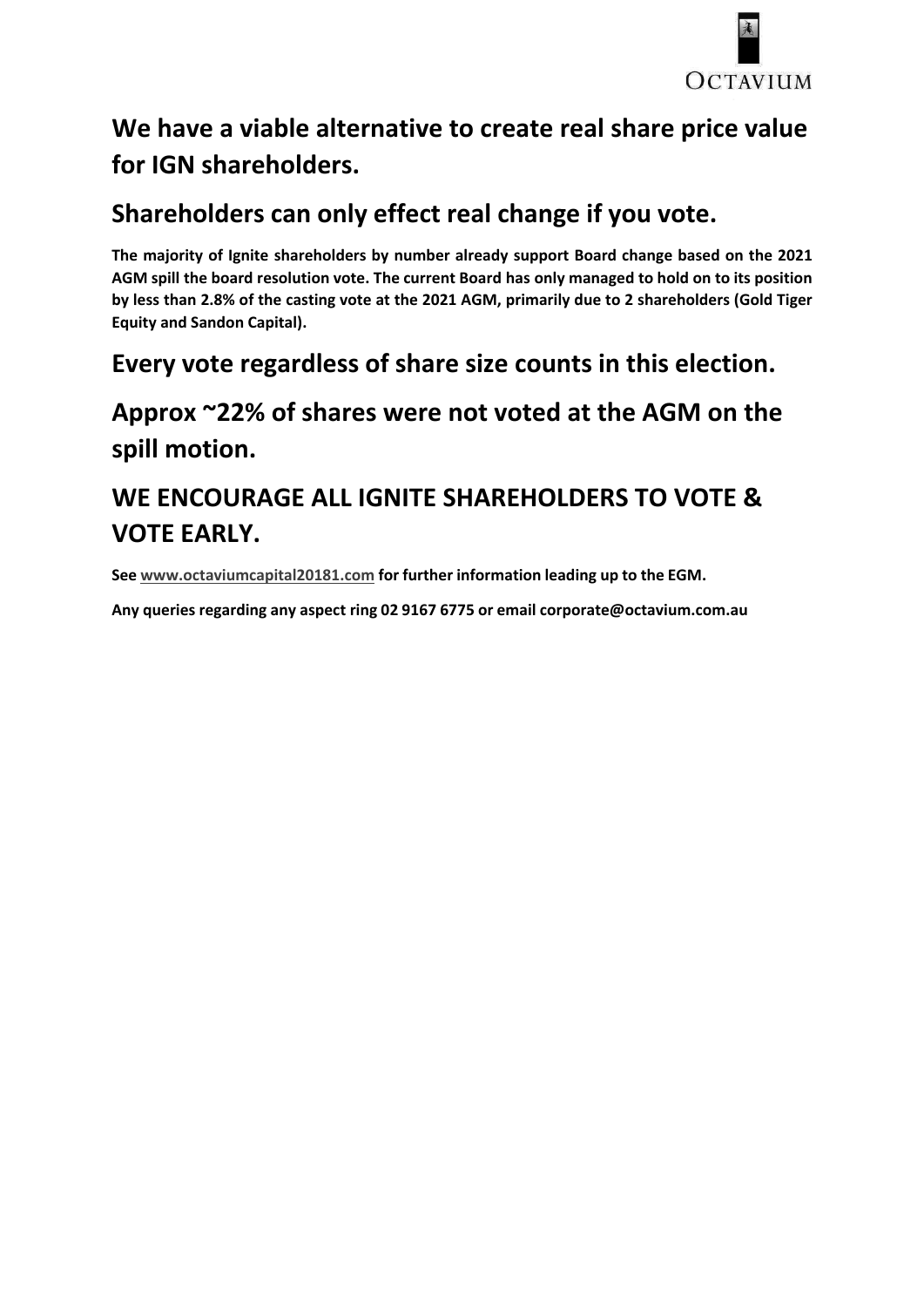

#### **Philip Speakman**

Extensive career in the executive recruitment space. Philip was Chairman and founding partner of Morton Philips, and founder and Managing Director of Speakman & Associates, an executive search firm that Philip scaled to \$100m per annum in profitable revenue, 160 permanent staff and 2,500 contractors per day in the workforce before exiting to Select Appointments Plc.

#### **Michael Solomon**

An experienced recruitment sector executive, a varied commercial life including management consulting, head of emerging technology ventures for News Corp and lead of digital transformation and operational excellence for the AFL. Formerly a COO at Randstad and currently a Managing Director of Mitchel Lake, a global executive search and talent acquisition firm (offices in Sydney, Melbourne, Singapore, London and San Francisco).

#### **Trevor Robertson**

Executive director of Capital Knowledge. Trevor's career that spans both government and industry at the executive level. As CEO/shareholder, Trevor led the turnaround of the \$180m revenue p.a. recruitment and HR company, Forstaff, culminating in the businesses merger with Chandler McLeod and the IPO of the combined group for ~\$700m. Trevor increased revenue by \$100m revenue p.a., returning the company to profitability.

#### **Daniel Altiok Brown**

Executive director of Octavium Capital Investment Pty Ltd and Octavium Capital, the second largest IGN shareholder. OCI has been a substantial shareholder in Ignite since 2018 and holds a current shareholding in Ignite Ltd of ~22.5% and a commitment to focus the Boards mandate on its shareholders.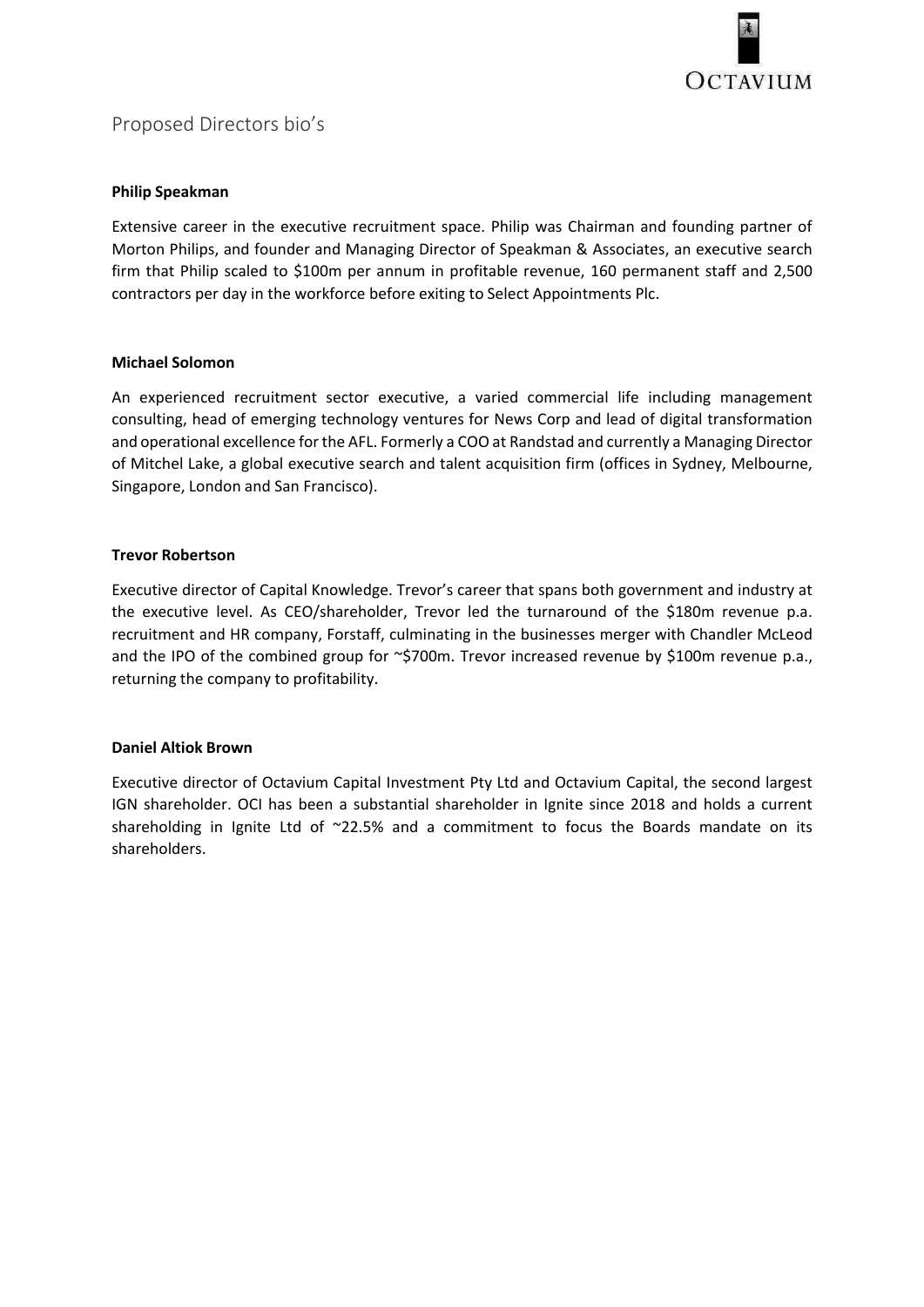

**Consent to act as Director of Ignite ltd form signed by Michael Solomon.** 

CONSENT TO ACT AS DIRECTOR of IGNITE LTD.

I, Michael Solomon of 6 Ryan Ave South, Plympton SA 5038, consent to become a Director of Ignite Ltd (ACN 002 724 334).

For the purposes of the Corporations Act 2001 (Cth), my personal details are as follows;

**Name:** Michael James Solomon **Date of Birth:** 10 March 1970 **Place of Birth:** Narracoorte, SA **Residential Address:** 6 Ryan Ave South Plympton, SA, 5038

Signed

Michael Solomon

Michael Solomon. Date: 21/02/22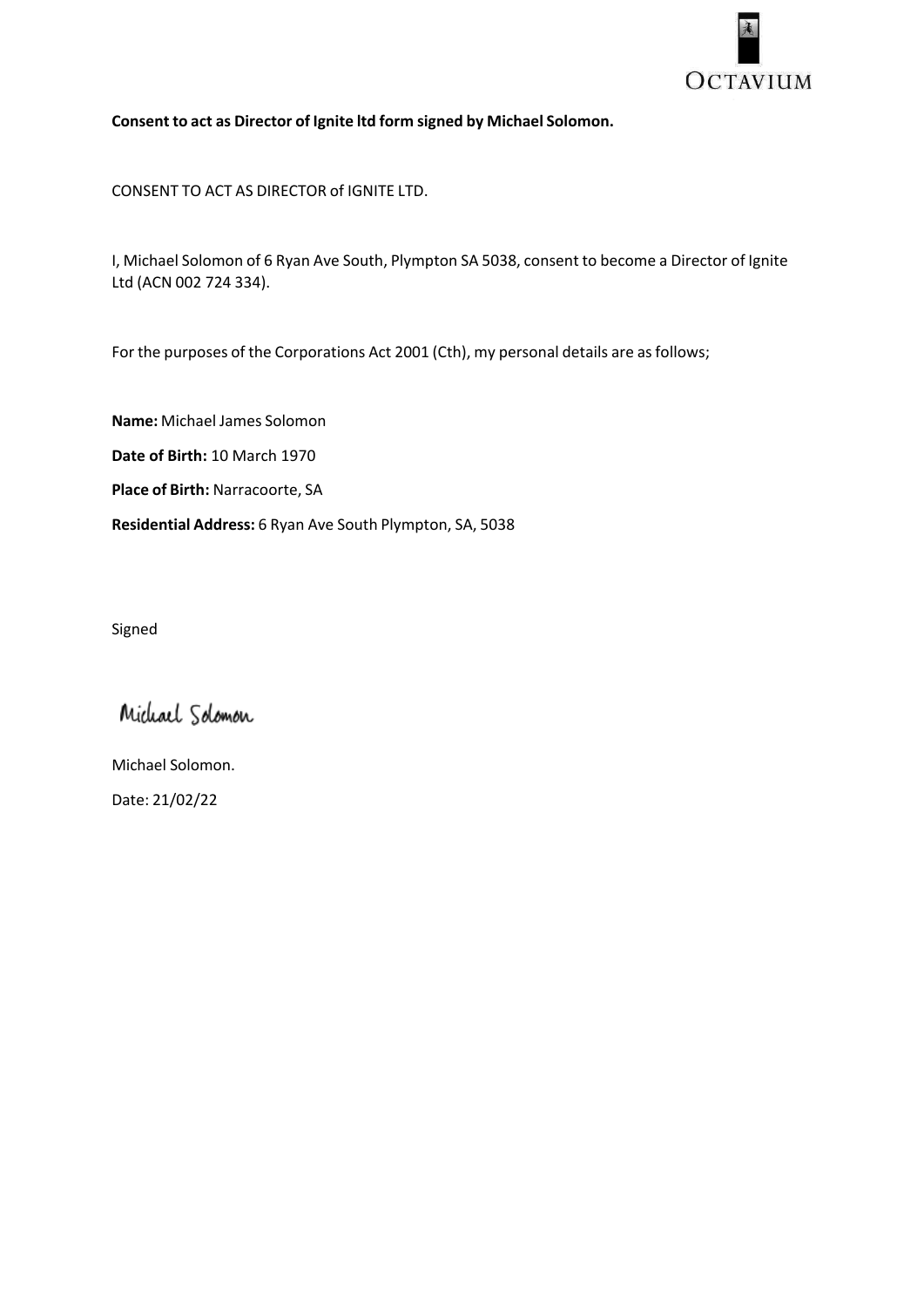

**Consent to act as Director of Ignite ltd form signed by Philip Speakman.** 

CONSENT TO ACT AS DIRECTOR of IGNITE LTD.

I, Philip Speakman of Port Willunga, consent to become a Director of Ignite Ltd (ACN 002 724 334).

For the purposes of the Corporations Act 2001 (Cth), my personal details are as follows;

**Name:** Philip Alan Speakman **Date of Birth:** 19/07/1949 **Place of Birth:** North Adelaide SA, 5066 **Residential Address:** PO BOX 142, Aldinga Beach SA, 5173

Signed

Isicip Speaking

Philip Speakman Date: 21/02/22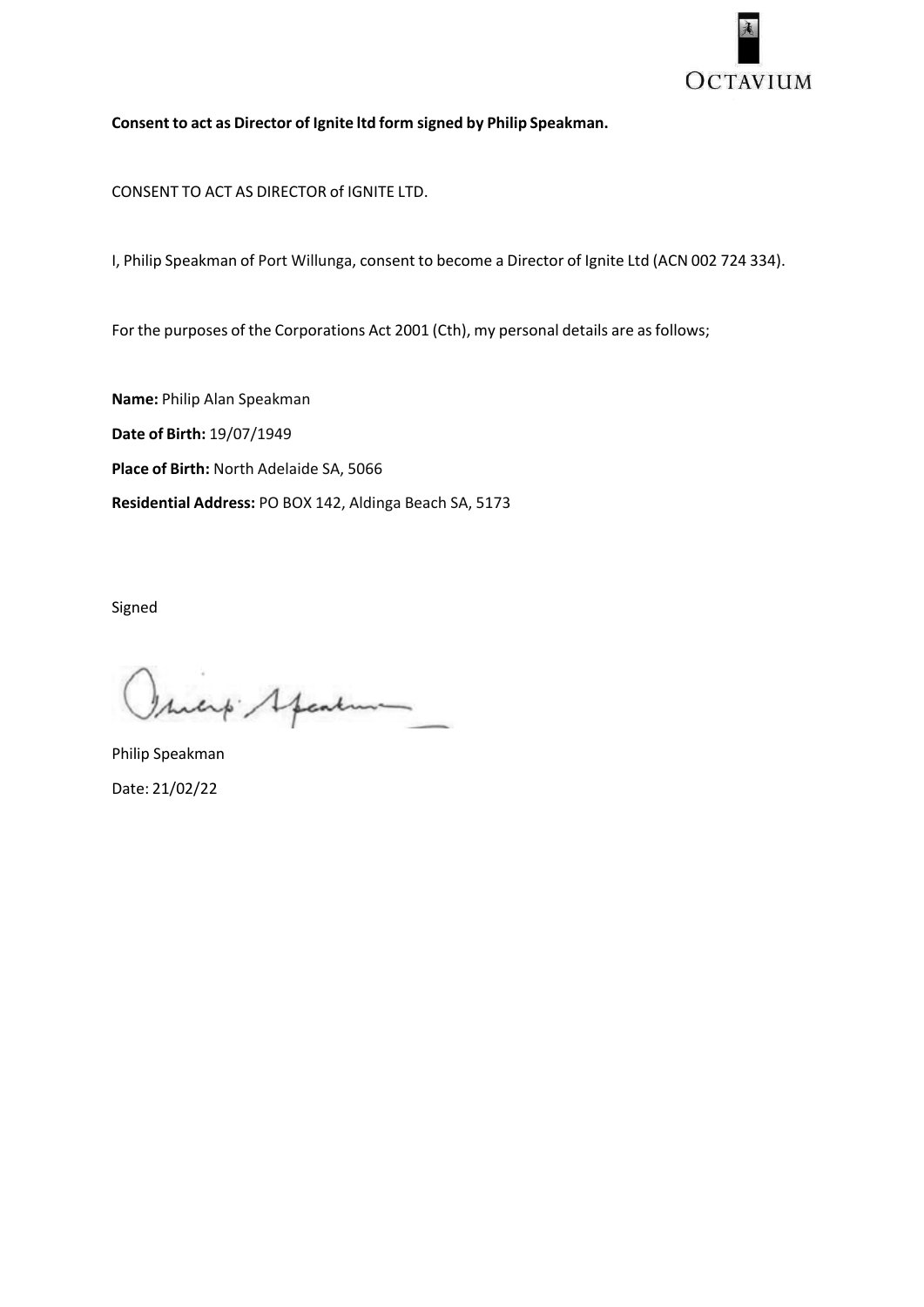

#### **Consent to act as Director of Ignite Ltd form signed by Daniel Altiok Brown.**

CONSENT TO ACT AS DIRECTOR of IGNITE LTD.

I, Daniel Altlok Brown of 543 New South Head Rd, Double Bay 2028, consent to become a Director of Ignite Ltd (ACN 002 724 334).

For the purposes of the Corporations Act 2001 (Cth), my personal details are as follows;

**Name:** Daniel Altiok Brown (Former name Daniel Brown)

**Date of Birth:** 7 March 1963

**Place of Birth:** Sydney, Australia

**Residential Address Dated:** 543 New South Head Rd, Double Bay NSW 2028

Signed

 $\cancel{\psi}$ 

Daniel Altiok Brown Date: 21/02/22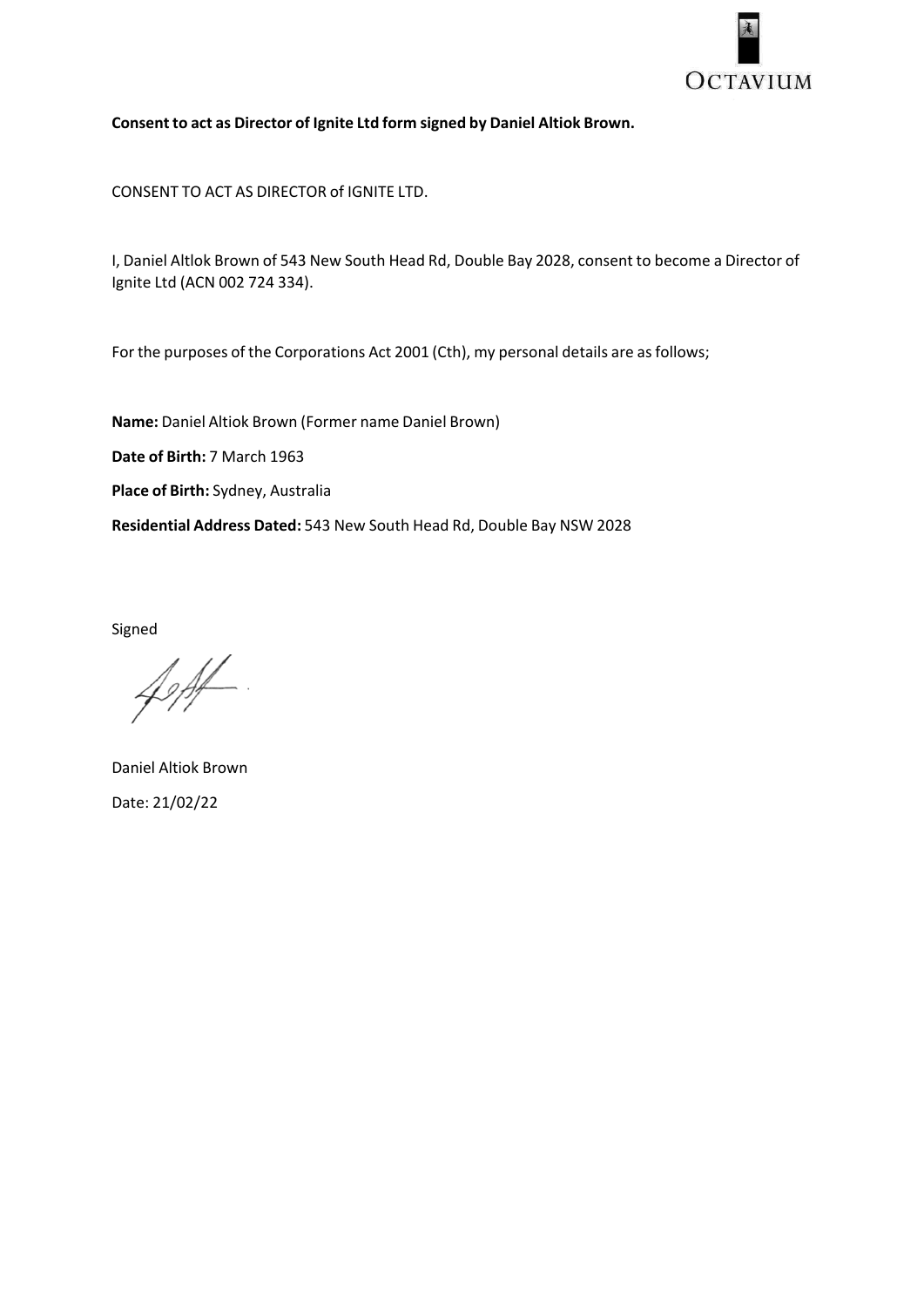

**Consent to act as Director of Ignite ltd form signed by Trevor Robertson.** 

CONSENT TO ACT AS DIRECTOR of IGNITE LTD.

I, Trevor Robertson of 49A Chilton Parade, Warrawee 2074, consent to become a Director of Ignite Ltd (ACN 002 724 334).

For the purposes of the Corporations Act 2001 (Cth), my personal details are as follows;

**Name:** Trevor Robertson **Date of Birth:** 7 June 1957 **Place of Birth:** Wycheproof, Victoria, Australia **Residential Address:** 49A Chilton Parade Warrawee NSW 2074

Signed

Trevor Robertson. Date: 21/02/22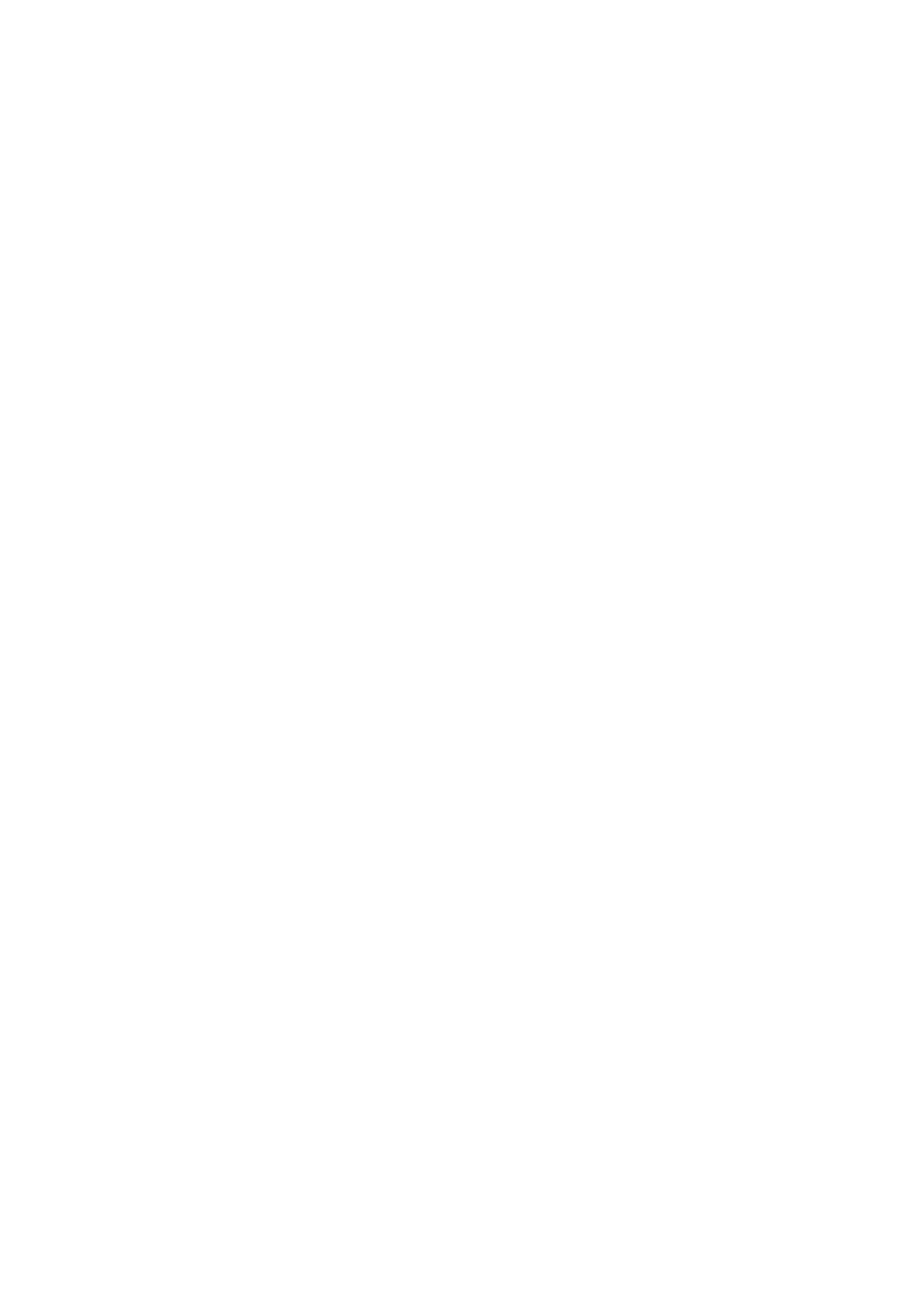

Markets



# Price, Volume & Performance (Rebased) **Price, Volume & Performance (Rebased)**

**Price**

# Period: Custom (01 Mar 2021 - 16 Mar 2022) **Period: Custom (01 Mar 2021 - 16 Mar 2022)**



|                                            |              |            |       |                   | Price      |                 |                      |                     |                         | Volume             |                        |                           |                     |
|--------------------------------------------|--------------|------------|-------|-------------------|------------|-----------------|----------------------|---------------------|-------------------------|--------------------|------------------------|---------------------------|---------------------|
| <b>Name</b>                                | Code         | Cur        | Open  | 들<br>도            | <b>MOT</b> | Close           | Change<br>$\sqrt{6}$ | <b>Total Volume</b> | Daily Average<br>Volume | <b>Total Value</b> | Daily Average<br>Value | Turnover<br>$\frac{5}{6}$ | Number of<br>Trades |
| <b>Inite Limited</b>                       | IGN.ASX      | AUD        | 0.056 | 0.26              | 0.054      |                 | 0.23 310.71          | 26,331,788          | 98,992                  | 2,725,280          | 10,245                 | 29.39                     | 1,016               |
| &P/ASX 200 Comm & Professional<br>services | <b>J2020</b> | <b>AUD</b> |       | 2,577.35 3,265.18 |            | 556.95 2,828.99 | 9.76                 |                     |                         | 26,188,623,098     | 98,453,470             |                           | 6,412,859           |
|                                            |              |            |       |                   |            |                 |                      |                     |                         |                    |                        |                           |                     |

Prices updated daily at the end of the day. Prices updated daily at the end of the day.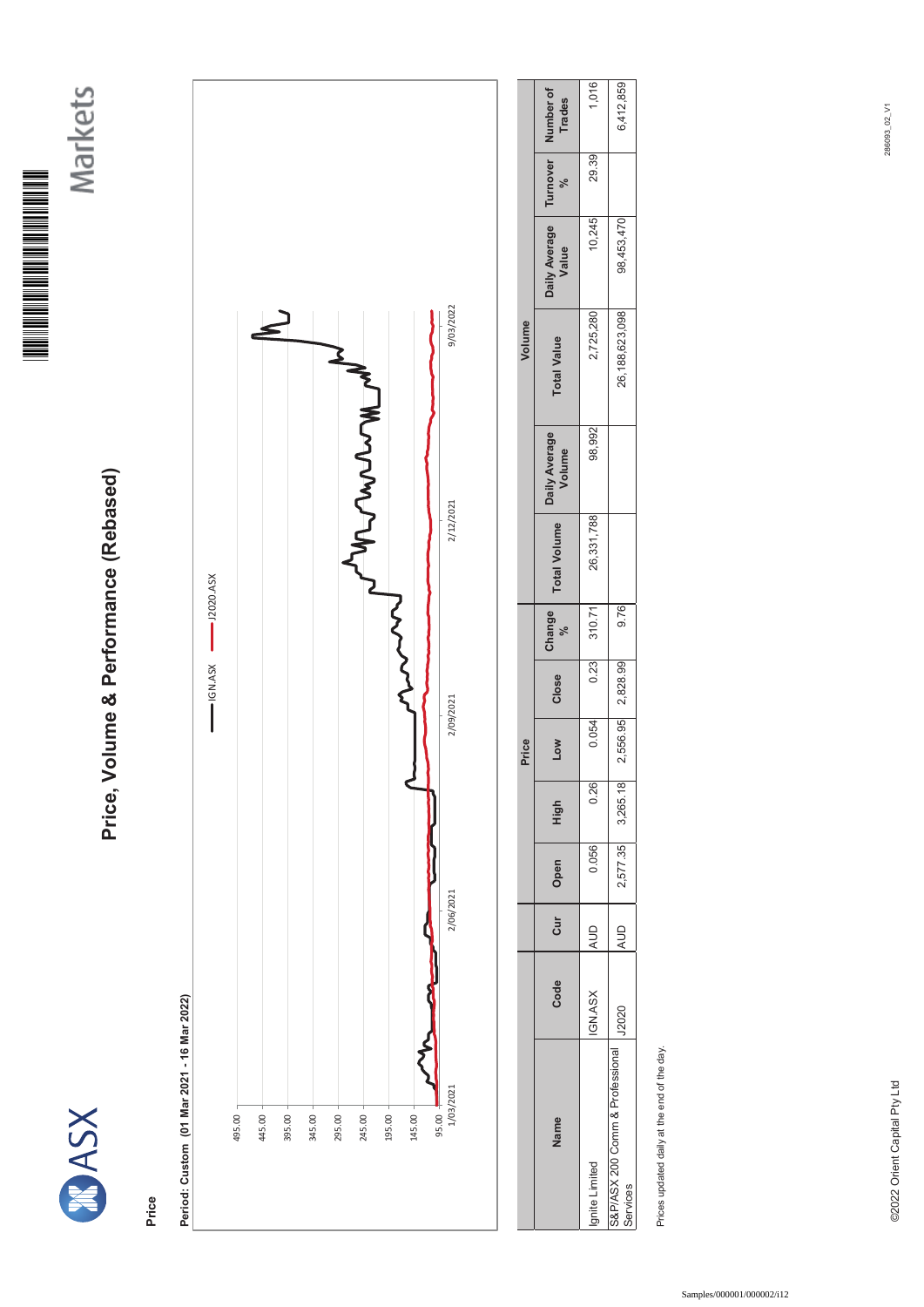

ABN 43 002 724 334

#### **Need assistance?**

**Phone:**

**Online:**



1300 850 505 (within Australia) +61 3 9415 4000 (outside Australia)

www.investorcentre.com/contact

MR SAM SAMPLE FLAT 123 123 SAMPLE STREET THE SAMPLE HILL SAMPLE ESTATE SAMPLEVILLE VIC 3030



#### **YOUR VOTE IS IMPORTANT**

For your proxy appointment to be effective it must be received by **10:00am (AEST) on Tuesday, 26 April 2022.**

# **Proxy Form**

IGN

#### **How to Vote on Items of Business Lodge your Proxy Form:**

All your securities will be voted in accordance with your directions.

#### **APPOINTMENT OF PROXY**

**Voting 100% of your holding:** Direct your proxy how to vote by marking one of the boxes opposite each item of business. If you do not mark a box your proxy may vote or abstain as they choose (to the extent permitted by law). If you mark more than one box on an item your vote will be invalid on that item.

**Voting a portion of your holding:** Indicate a portion of your voting rights by inserting the percentage or number of securities you wish to vote in the For, Against or Abstain box or boxes. The sum of the votes cast must not exceed your voting entitlement or 100%.

**Appointing a second proxy:** You are entitled to appoint up to two proxies to attend the meeting and vote on a poll. If you appoint two proxies you must specify the percentage of votes or number of securities for each proxy, otherwise each proxy may exercise half of the votes. When appointing a second proxy write both names and the percentage of votes or number of securities for each in Step 1 overleaf.

**A proxy need not be a securityholder of the Company.**

#### **SIGNING INSTRUCTIONS FOR POSTAL FORMS**

**Individual:** Where the holding is in one name, the securityholder must sign.

**Joint Holding:** Where the holding is in more than one name, all of the securityholders should sign.

**Power of Attorney:** If you have not already lodged the Power of Attorney with the registry, please attach a certified photocopy of the Power of Attorney to this form when you return it.

**Companies:** Where the company has a Sole Director who is also the Sole Company Secretary, this form must be signed by that person. If the company (pursuant to section 204A of the Corporations Act 2001) does not have a Company Secretary, a Sole Director can also sign alone. Otherwise this form must be signed by a Director jointly with either another Director or a Company Secretary. Please sign in the appropriate place to indicate the office held. Delete titles as applicable.

#### **PARTICIPATING IN THE MEETING**

#### **Corporate Representative**

If a representative of a corporate securityholder or proxy is to participate in the meeting you will need to provide the appropriate "Appointment of Corporate Representative". A form may be obtained from Computershare or online at www.investorcentre.com/au and select "Printable Forms".

**Online:**

#### Lodge your vote online at

www.investorvote.com.au using your secure access information or use your mobile device to scan the personalised QR code.

Your secure access information is



**SRN/HIN: I9999999999 Control Number: 999999 PIN: 99999**

**XX**

For Intermediary Online subscribers (custodians) go to www.intermediaryonline.com

**By Mail:**

Computershare Investor Services Pty Limited GPO Box 242 Melbourne VIC 3001 Australia

**By Fax:**

1800 783 447 within Australia or +61 3 9473 2555 outside Australia



**PLEASE NOTE:** For security reasons it is important that you keep your SRN/HIN confidential.